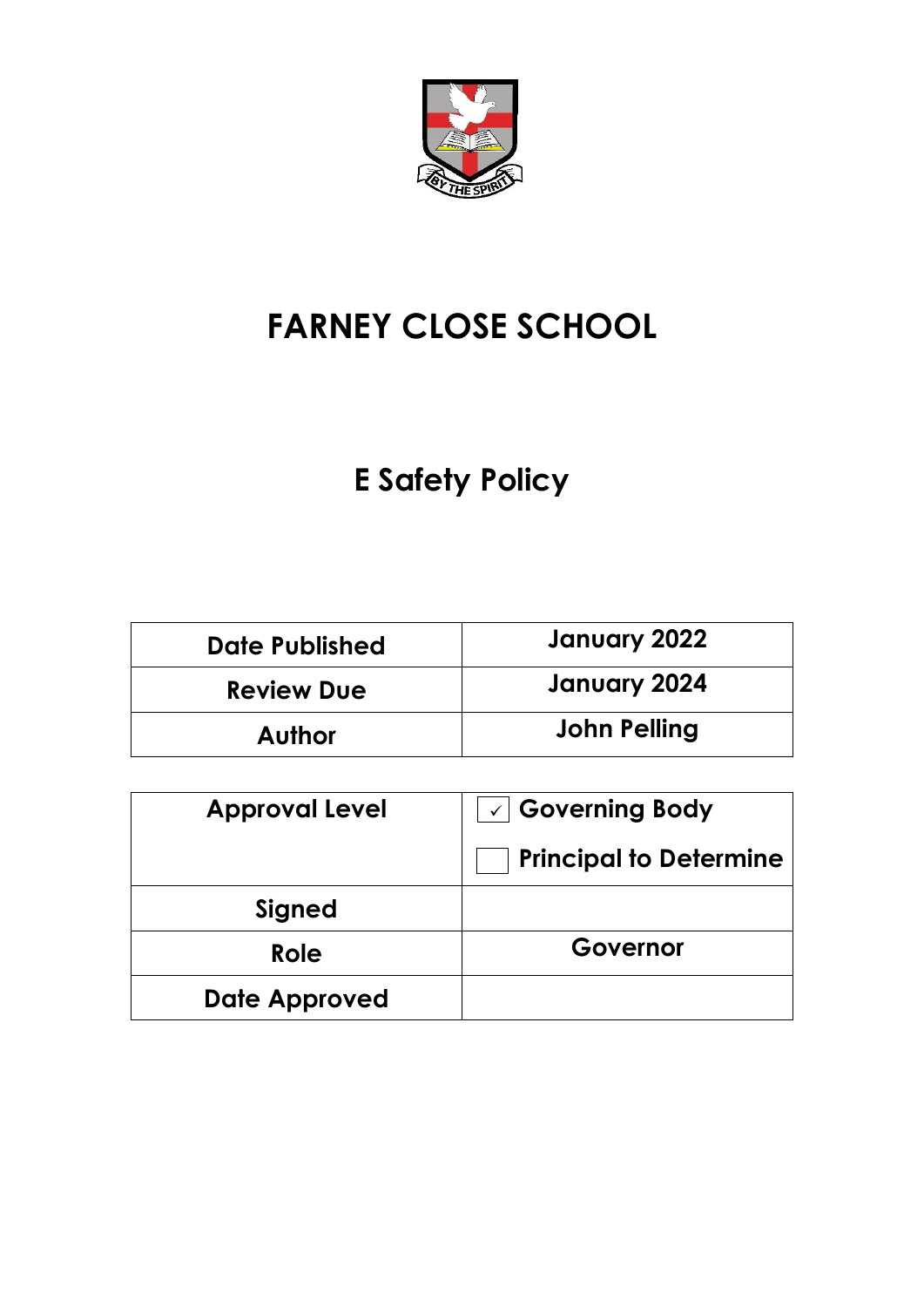# **CONTENTS**

|                                                                        | $\mathbf{I}$    |
|------------------------------------------------------------------------|-----------------|
|                                                                        |                 |
|                                                                        |                 |
|                                                                        |                 |
|                                                                        | 1               |
|                                                                        | $\mathbf{2}$    |
|                                                                        | 2               |
|                                                                        | 3               |
|                                                                        | 3               |
|                                                                        | 3               |
|                                                                        | 3               |
|                                                                        | 4               |
|                                                                        | 4               |
|                                                                        | 4               |
|                                                                        | $\overline{4}$  |
|                                                                        | 5               |
|                                                                        | 5               |
|                                                                        | 6               |
|                                                                        | 6               |
|                                                                        | 6               |
|                                                                        | 6               |
|                                                                        | 7               |
|                                                                        | $\overline{7}$  |
|                                                                        | 8               |
|                                                                        | 8               |
|                                                                        | 8               |
|                                                                        | 9               |
|                                                                        | 10              |
| ii. Acceptable Use Agreement - Staff, Governors, Volunteers & Visitors | $\overline{11}$ |
|                                                                        | 12              |
|                                                                        | 13              |
|                                                                        | 14              |
|                                                                        | 15              |
|                                                                        | 17              |
|                                                                        | 19              |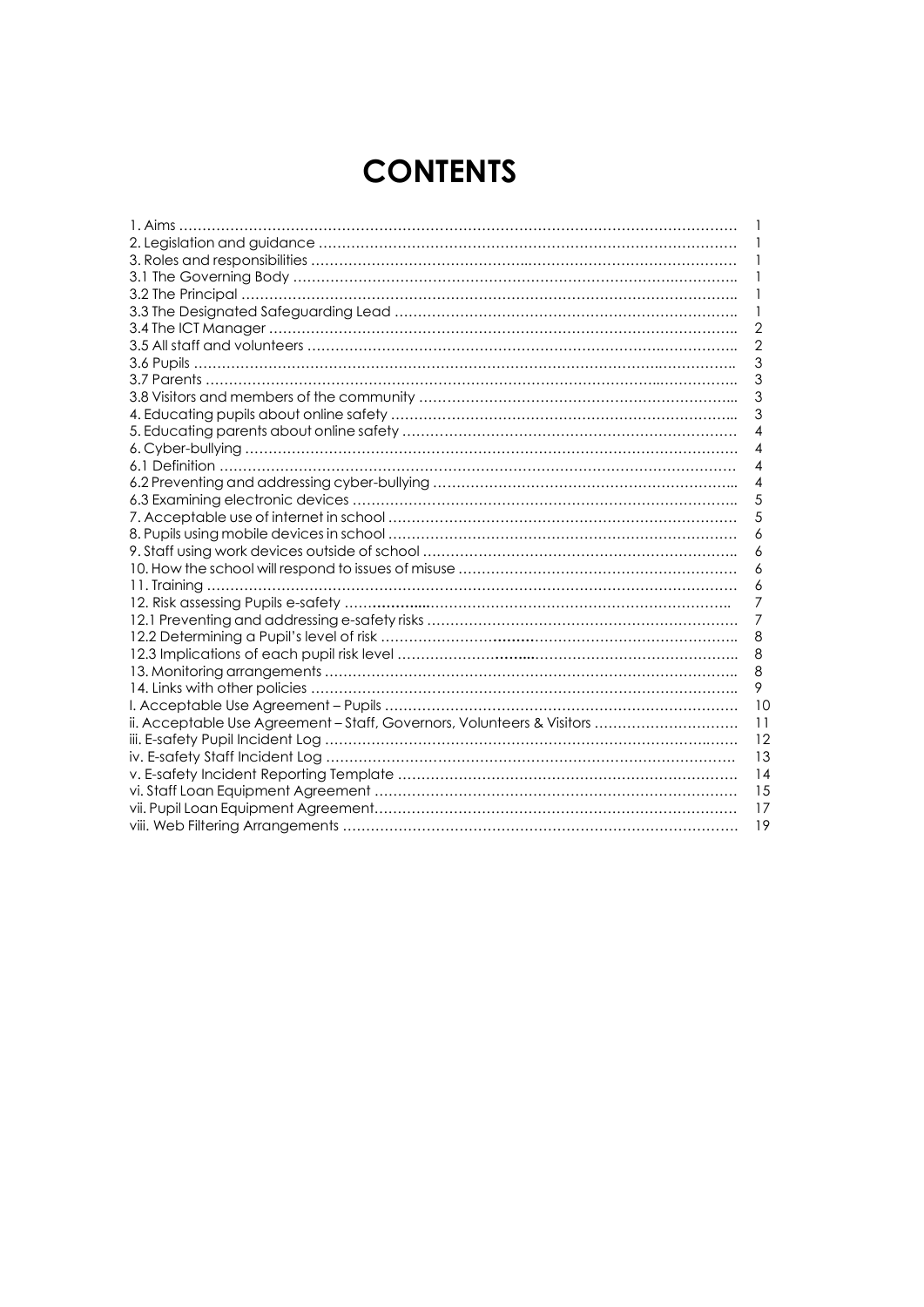# **1. Aims**

Farney Close School aims to:

- Have robust processes in place to ensure the online safety of pupils, staff, volunteers and governors
- Deliver an effective approach to online safety, which empowers us to protect and educate the whole school community in its use of technology.
- Establish clear mechanisms to identify, intervene and escalate an incident, where appropriate.

# **2. Legislation and Guidance**

This policy is based on the Department for Education's statutory safeguarding guidance, [Keeping](https://www.gov.uk/government/publications/keeping-children-safe-in-education--2)  [Children Safe in Education,](https://www.gov.uk/government/publications/keeping-children-safe-in-education--2) and its advice for schools on [preventing and tackling bullying](https://www.gov.uk/government/publications/preventing-and-tackling-bullying) and [searching, screening and confiscation](https://www.gov.uk/government/publications/searching-screening-and-confiscation). It also refers to the Department's guidance on [protecting](https://www.gov.uk/government/publications/protecting-children-from-radicalisation-the-prevent-duty)  [children from radicalisation.](https://www.gov.uk/government/publications/protecting-children-from-radicalisation-the-prevent-duty)

It reflects existing legislation, including but not limited to the **Education Act 1996** (as amended), the [Education and Inspections Act 2006](https://www.legislation.gov.uk/ukpga/2006/40/contents) and the [Equality Act 2010.](https://www.legislation.gov.uk/ukpga/2010/15/contents) In addition, it reflects the [Education](http://www.legislation.gov.uk/ukpga/2011/21/contents/enacted)  [Act 2011,](http://www.legislation.gov.uk/ukpga/2011/21/contents/enacted) which has given school staff stronger powers to tackle cyber-bullying by, if necessary, searching for and deleting inappropriate images or files on pupils' electronic devices where they believe there is a 'good reason' to do so.

### **3. Roles and Responsibilities**

This policy applies to all members of the school community including all staff, pupils, or any other person given access to the school's IT systems, both inside and outside of the school.

## **3.1 The Governing Body**

The Governing Board has overall responsibility for monitoring this policy and holding the Principal to account for its implementation.

The Governing Board will co-ordinate regular meetings with appropriate staff to discuss online safety and monitor online safety logs as provided by the Designated Safeguarding Lead (DSL).

The Governor who oversees online safety is Carole Johns.

All Governors will:

- Ensure that they have read and understand this policy.
- Agree and adhere to the terms on acceptable use of the school's ICT systems and the internet.

# **3.2 The Principal**

The Principal is responsible for ensuring that staff understand this policy, and that it is being implemented consistently throughout the school.

# **3.3 The Designated Safeguarding Lead**

Details of the school's Designated Safeguarding Lead (DSL) and Deputy/Deputies are set out in our Child Protection and Safeguarding Policy.

The DSL takes lead responsibility for online safety in school, in particular:

• Supporting the Principal in ensuring that staff understand this policy and that it is being implemented consistently throughout the school.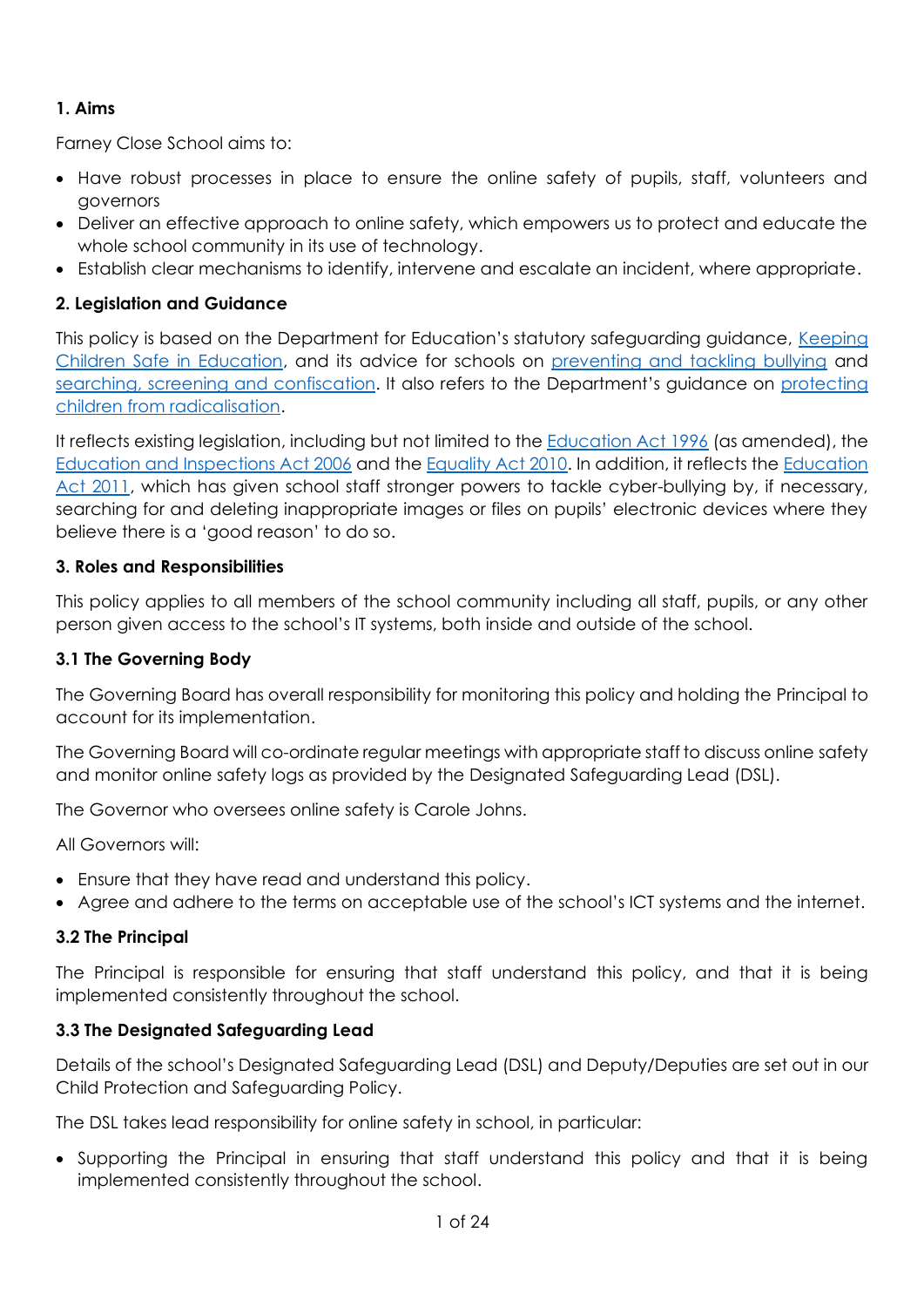- Working with the Principal, ICT Manager and other staff, as necessary, to address any online safety issues or incidents.
- Ensuring that any online safety incidents are logged and dealt with appropriately in line with this policy.
- Ensuring that any incidents of cyber-bullying are logged and dealt with appropriately in line with the school behaviour policy.
- Facilitating regular, planned staff training on online safety issues including awareness training on child exploitation, radicalisation and cyber-bullying.
- Liaising with other agencies and/or external services if necessary.
- Providing regular reports on online safety in school to the Principal and/or Governing Board.

This list is not intended to be exhaustive.

# **3.4 The ICT Manager**

The ICT Manager is responsible for:

- Putting in place appropriate filtering and monitoring systems, which are updated on a regular basis and keep pupils safe from potentially harmful and inappropriate content and contact online while at school, including terrorist and extremist material.
- Ensuring that the school's ICT systems are secure (including ensuring that passwords and security prevent unauthorised access) and protected against viruses and malware, and that such safety mechanisms are updated regularly.
- Delivering (or organising the delivery of) an approved e-safety training program as part of all staff induction.
- Delivering (or organising the delivery of) e-safety training for individual staff as identified during any supervision, appraisal or other professional meeting.
- Conducting a full security check and monitoring the school's ICT systems on a termly basis.
- Blocking access to potentially dangerous sites and, where possible, preventing the downloading of potentially dangerous files.
- Ensuring that any online safety incidents are logged and dealt with appropriately in line with this policy.
- Ensuring that any incidents of cyber-bullying are dealt with appropriately in line with the school behaviour policy.

This list is not intended to be exhaustive.

# **3.5 All staff and Volunteers**

All staff, including contractors and agency staff, and volunteers are responsible for:

- Maintaining an understanding of this policy.
- Implementing this policy consistently across the whole curriculum and other activities.
- Agreeing and adhering to the terms on acceptable use of the school's ICT systems and the internet and ensuring that pupils follow the school's terms on acceptable use
- Working with the DSL to ensure that any online safety incidents are logged and dealt with appropriately in line with this policy.
- Ensuring that any incidents of cyber-bullying are dealt with appropriately in line with the school behaviour policy.
- Undertaking training to ensure their knowledge allows them to fulfil their professional responsibilities.

This list is not intended to be exhaustive.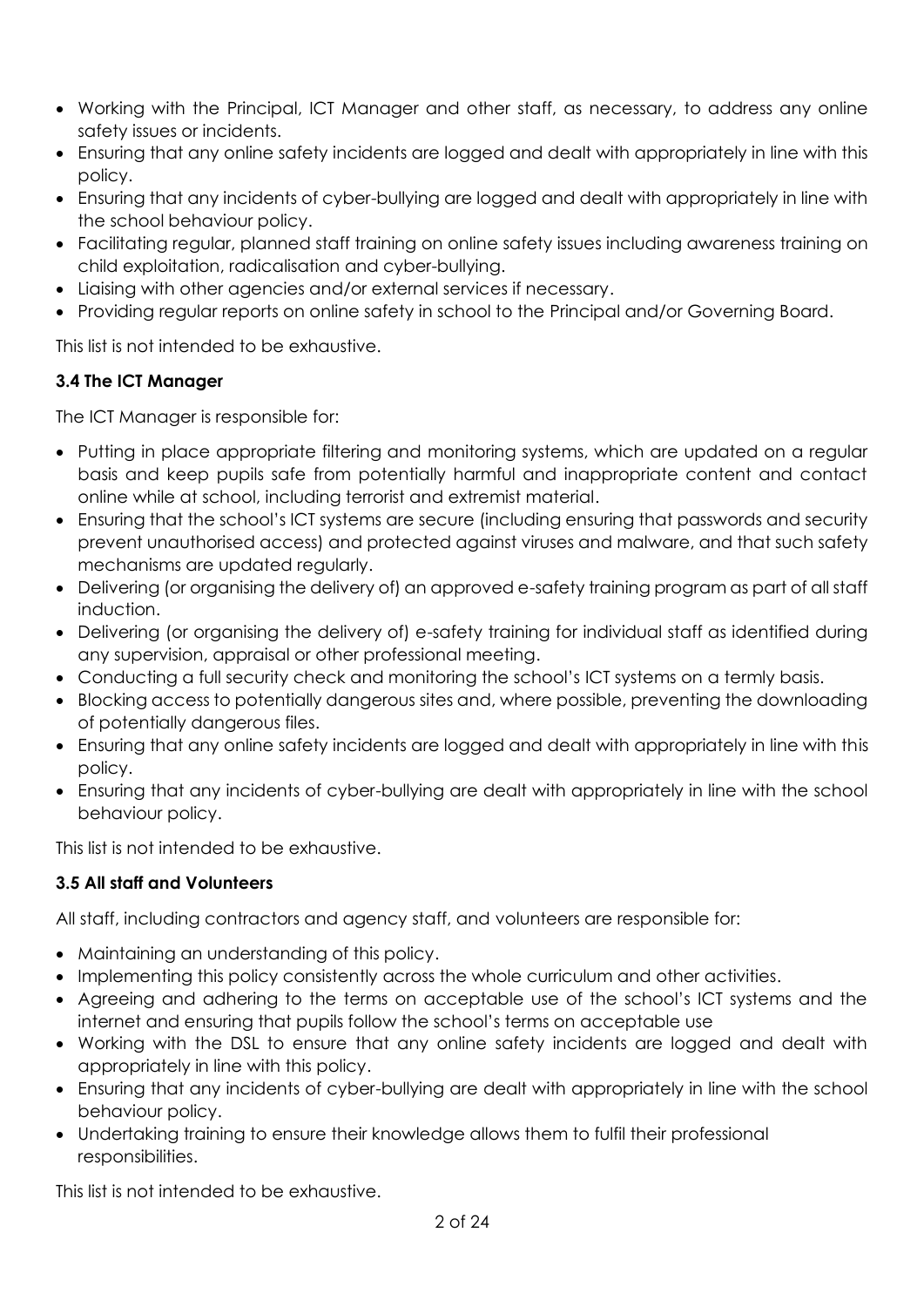# **3.6 Pupils**

Pupils are responsible for:

- Agreeing and adhering to the terms on acceptable use of the school's ICT systems and the internet.
- Uunderstanding the importance of reporting abuse, misuse or access to inappropriate materials to members of staff whenever it might occur.
- Handing in all mobile devices, digital cameras / video recorders / sound recorders, internet tablets, laptops, or any other similar device when they return to school.
- Knowing and understanding the dangers of taking or sharing images and of cyber-bullying.
- Understanding the importance of adopting good e-safety practice when using digital technologies outside of school.
- Realising that the school's e-safety policy covers their actions out of school if it is related to their membership of the school.
- Recognising that the school will communicate with their parents/carers or any other agency if it believes that their actions place themselves or anyone else at risk.
- Have a good understanding of why they should avoid plagiarism and uphold copyright regulations.

This list is not intended to be exhaustive.

# **3.7 Parents/Carers**

Parents/Carers are expected to:

- Notify a member of staff or the Principal of any concerns or queries regarding this policy.
- Ensure their child has read, understood and agreed to the terms on acceptable use of the school's ICT systems and internet.
- Support the school in keeping all pupils safe online including sharing information and the searching of personal devices as detailed in section 6.3
- Not take photographs or videos of any pupil other than their own, or a pupil they have parental responsibility for, whilst at school or during any school connected activity.
- Understand they can ask for support, information and guidance from the school on e-safety at any time.

Parents can seek further guidance on keeping children safe online from the school or the following organisations and websites:

What are the issues? UK Safer Internet Centre: [https://www.saferinternet.org.uk/advice](https://www.saferinternet.org.uk/advice-centre/parents-and-carers/what-are-issues)[centre/parents-and-carers/what-are-issues](https://www.saferinternet.org.uk/advice-centre/parents-and-carers/what-are-issues)

Hot topics, Childnet International:<http://www.childnet.com/parents-and-carers/hot-topics>

Parent factsheet, Childnet International: [http://www.childnet.com/ufiles/parents-factsheet-09-](http://www.childnet.com/ufiles/parents-factsheet-09-17.pdf) [17.pdf](http://www.childnet.com/ufiles/parents-factsheet-09-17.pdf)

# **3.8 Visitors and members of the community**

Visitors and members of the community who use the school's ICT systems or internet will be made aware of this policy, when relevant, and expected to read and follow it. If appropriate, they will be expected to agree to the terms on acceptable use.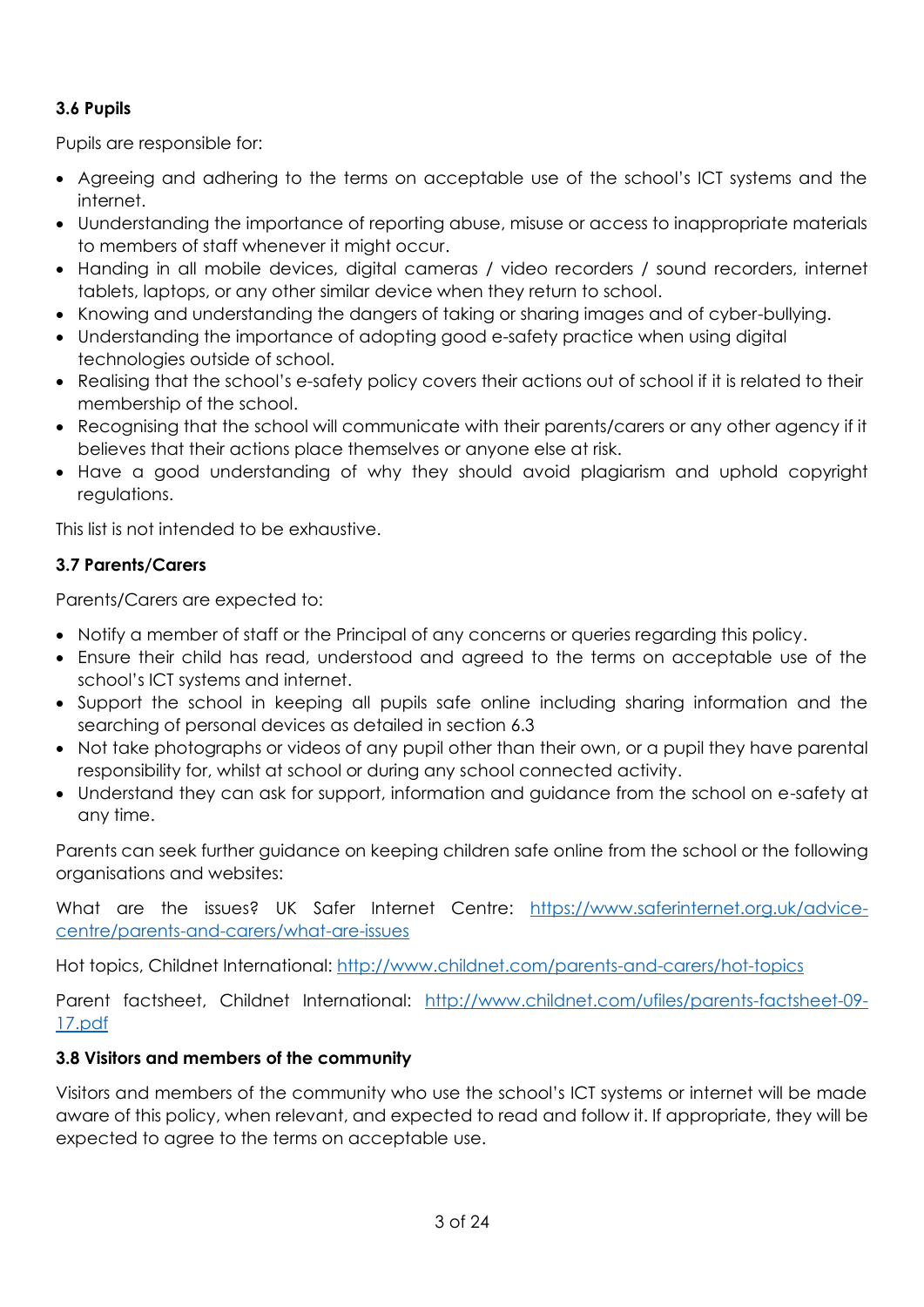# **4. Educating Pupils about Online Safety**

Pupils will be taught about online safety as part of the 24-hour curriculum; that is during both educational and social times. The e-safety curriculum in school time will be broad, relevant and provide progression with opportunities for creative activities and discussion. There are a number of events throughout the year that also encompass e-safety including anti-bullying week and talks from external speakers.

e-safety education may be provided in the following ways:

- A planned e-safety curriculum will form part of IT and PHSE lessons and will be regularly revisited.
- The safe use of technology, social media and the internet will also be covered in other subjects where relevant.
- Education staff will also ensure that e-safety messages and guidance are included in all lessons as and when appropriate.
- Key e-safety messages should be reinforced as part of a planned programme of educational, pastoral or social development activities, including evening activities.
- Pupils will be encouraged and supported in responding to and participating in national events that focus on e-safety.
- In all lessons, all pupils should be taught to be critically aware of the materials and content they access online.
- Pupils should be taught to acknowledge the source of information used and to respect copyright when using material accessed on the internet.
- All classrooms and houses will have an e-safety booklet available for pupils and staff will be uses as an advisory reference.
- The school will use assemblies to raise pupils' awareness of the dangers that can be encountered online and may also invite speakers to talk to pupils about this.

#### **5. Educating Parents about Online Safety**

The school will raise parents' awareness of internet safety in letters or other communications home, and in information via our website. This policy will also be shared with parents.

If parents have any queries or concerns in relation to online safety, these should be raised in the first instance with the Principal and/or the DSL.

Concerns or queries about this policy can be raised with any member of staff or the Principal.

#### **6. Cyber-bullying**

#### **6.1 Definition**

Cyber-bullying takes place online, such as through social networking sites, messaging apps or gaming sites. Like other forms of bullying, it is the repetitive, intentional harming of one person or group by another person or group, where the relationship involves an imbalance of power.

#### **6.2 Preventing and addressing Cyber-bullying**

To help prevent cyber-bullying, we will ensure that pupils understand what it is and what to do if they become aware of it happening to them or others. We will ensure that pupils know how they can report any incidents and are encouraged to do so, including where they are a witness rather than the victim.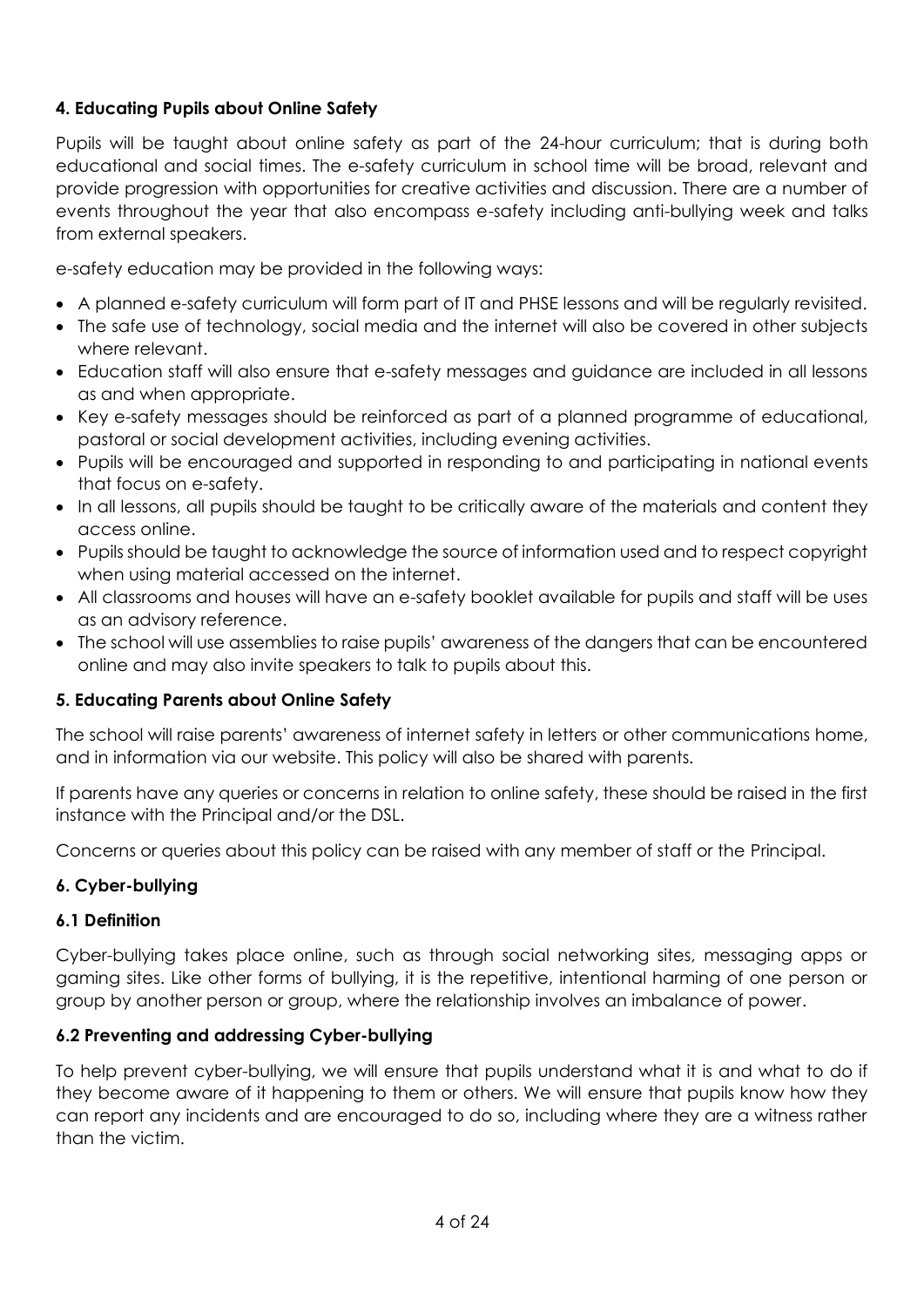The school will actively discuss cyber-bullying with pupils, explaining the reasons why it occurs, the forms it may take and what the consequences can be. Teachers will discuss cyber-bullying with their class groups, and the issue will be addressed in assemblies.

Teaching staff are also encouraged to find opportunities to use aspects of the curriculum to cover cyber-bullying. This includes personal, social, health and economic (PSHE) education and other subjects where appropriate.

All staff, governors and volunteers (where appropriate) receive training on cyber-bullying, its impact and ways to support pupils, as part of safeguarding training (see section 11 for more detail).

Every residential unit has a copy of the schools Anti-Bullying leaflet. The school also provides information/leaflets on cyber-bullying to parents so that they are aware of the signs, how to report it and how they can support children who may be affected.

In relation to a specific incident of cyber-bullying, the school will follow the processes set out in the Anti-Bullying Policy and Procedure. Where illegal, inappropriate or harmful material has been spread among pupils, the school will use all reasonable endeavours to ensure the incident is contained.

The DSL will consider whether the incident should be reported to the police if it involves illegal material and will work with external services if it is deemed necessary to do so.

### **6.3 Examining electronic devices**

School staff have the specific power under the Education and Inspections Act 2006 (which has been increased by the Education Act 2011) to search for and, if necessary, delete inappropriate images or files on pupils' electronic devices, including mobile phones, iPads and other tablet devices, where they believe there is a 'good reason' to do so.

When deciding whether there is a good reason to examine or erase data or files on an electronic device, staff must reasonably suspect that the data or file in question has been, or could be, used to:

- Cause harm, and/or
- Disrupt teaching, and/or
- Break any of the school rules

If inappropriate material is found on the device, it is up to the staff member in conjunction with the DSL or other member of the senior leadership team to decide whether they should:

- Delete that material, or
- Retain it as evidence (of a criminal offence or a breach of school discipline), and/or
- Report it to the police

Any searching of pupils will be carried out in line with the DfE's latest guidance on screening, [searching and confiscation.](https://www.gov.uk/government/publications/searching-screening-and-confiscation)

Any complaints about searching for or deleting inappropriate images or files on pupils' electronic devices will be dealt with through the school complaints procedure.

# **7. Acceptable use of the internet in school**

All pupils, parents, staff, volunteers and governors are expected to sign an agreement regarding the acceptable use of the school's ICT systems and the internet. Visitors will be expected to read and agree to the school's terms on acceptable use if relevant.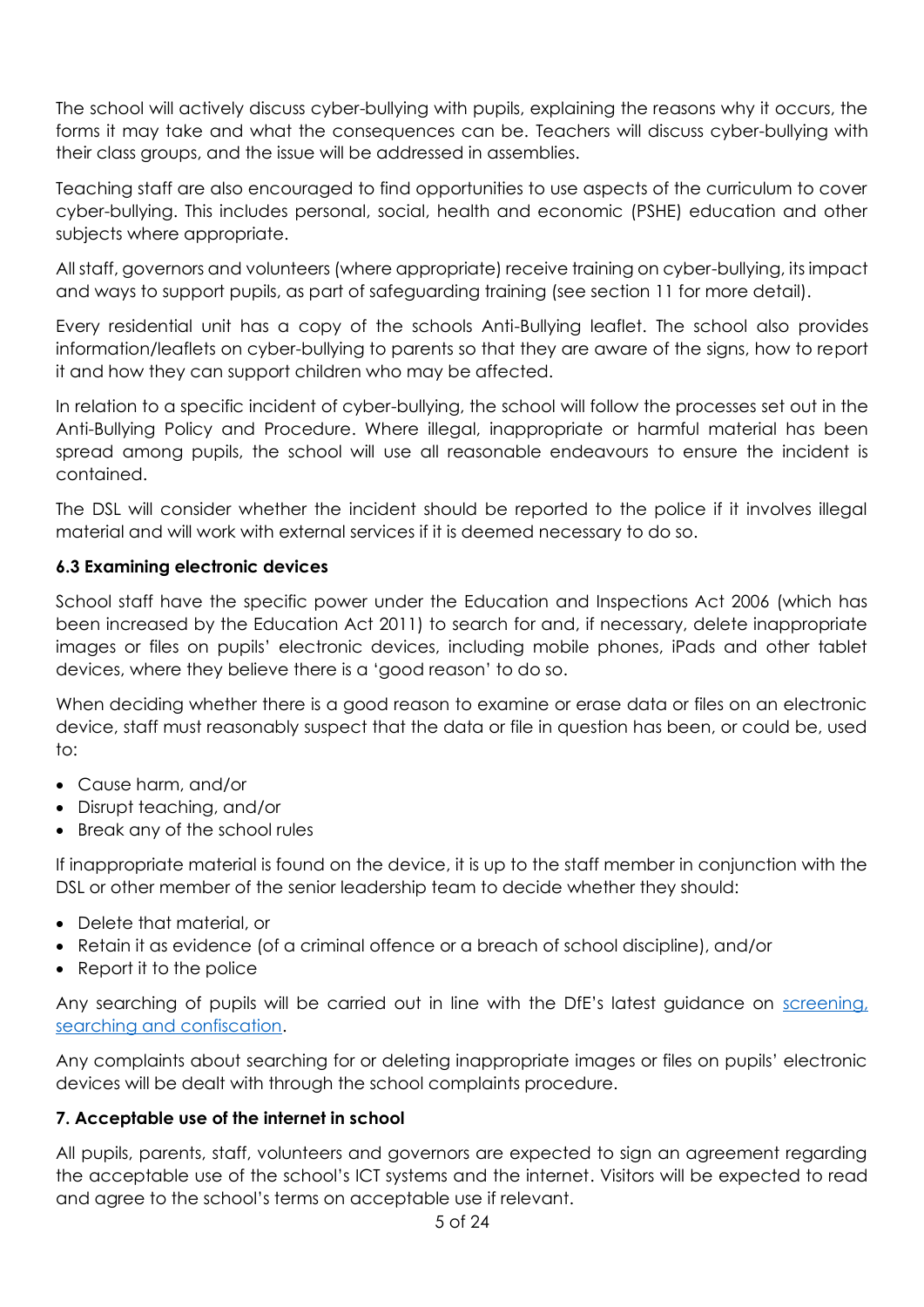Use of the school's internet must be for educational purposes only, or for the purpose of fulfilling the duties of an individual's role.

We will monitor the websites visited by pupils, staff, volunteers, governors and visitors (where relevant) to ensure they comply with the above.

More information is set out in the acceptable use agreements.

## **8. Pupils using mobile devices in school**

Unless an agreement is in place, pupils must give in all mobile devices, digital cameras / video recorders / sound recorders, internet tablets, laptops, or any other similar device when they return to school. Where an agreement is made, any use of mobile devices in school by pupils must be in line with the acceptable use agreement (see Appendix 1).

Any breach of the acceptable use agreement by a pupil may trigger appropriate sanctions in line with the school behaviour policy, which may result in the confiscation of their device.

### **9. Anyone using work devices outside school**

Anyone using a work device outside school must not install any unauthorised software on the device and must not use the device in any way which would violate the school's terms of acceptable use.

Everyone must ensure that their work device is secure and password-protected, and that they do not share their password with others. They must take all reasonable steps to ensure the security of their work device when using it outside school.

If anyone has any concerns over the security of their device, they must seek advice from the ICT manager.

Work devices must be used solely for work activities.

#### **10. How the school will respond to issues of misuse**

Where a pupil misuses the school's ICT systems or internet, the action taken will depend on the individual circumstances, nature and seriousness of the specific incident, and will be proportionate.

Where a staff member misuses the school's ICT systems or the internet or misuses a personal device where the action constitutes misconduct, the matter will be dealt with in accordance with the staff disciplinary procedures. The action taken will depend on the individual circumstances, nature and seriousness of the specific incident.

The school will consider whether incidents which involve illegal activity or content, or otherwise serious incidents, should be reported to the police.

#### **11. Training**

During staff induction, where possible between being appointed and starting work, staff are allocated induction sessions with the IT support team. This enables IT support staff to set up the appropriate accounts, provide an overview of e-safety systems and procedures and make sure that the staff member is confident in relation to e-safety. These sessionsinclude details of the benefits and limitations of our e-safety systems so that realistic expectations are set from the start.

All new staff members will receive training on safe internet use and online safeguarding issues including cyber-bullying and the risks of online radicalisation.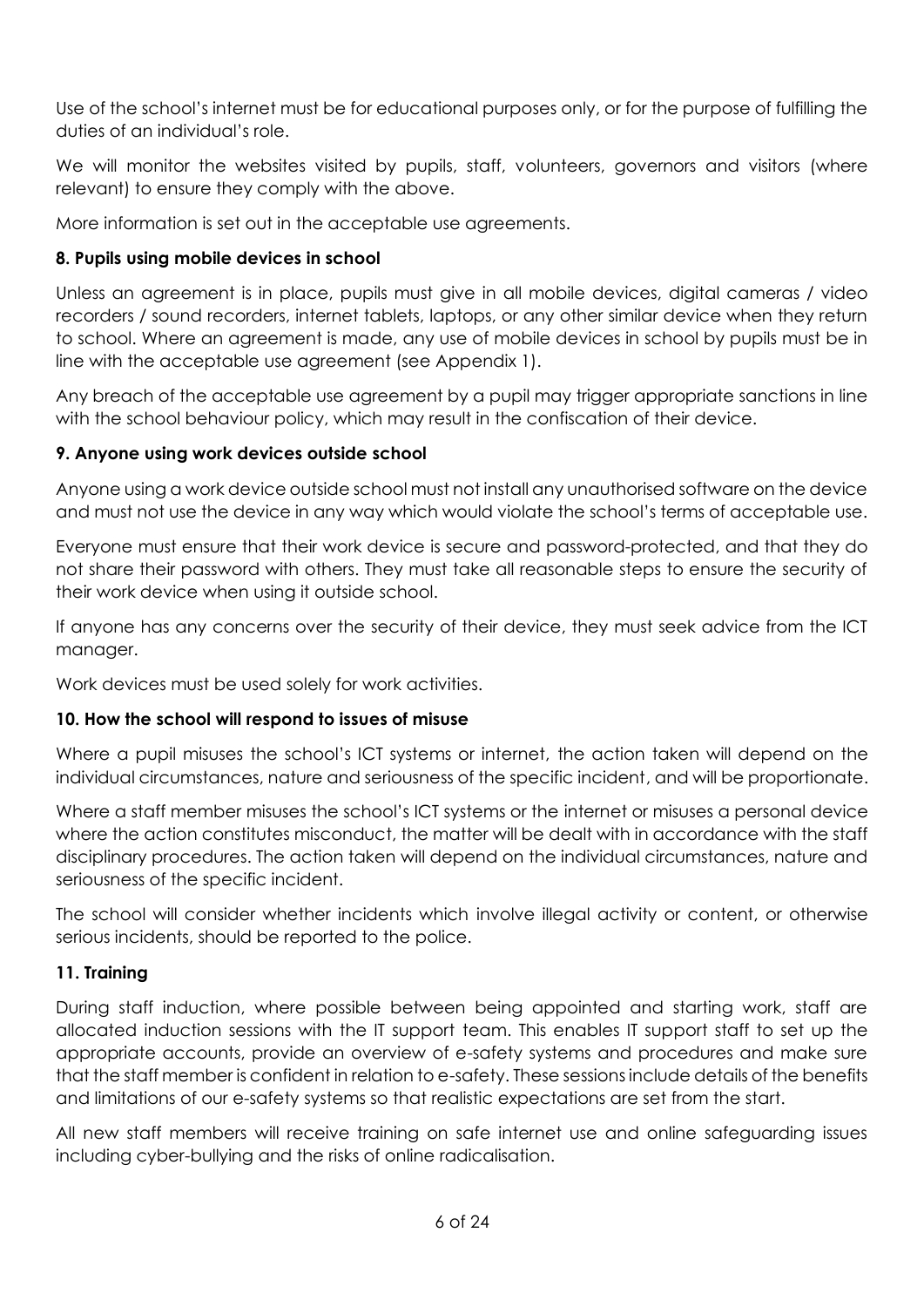As a side note, a basic IT assessment is undertaken as well as asking the new staff member if there are any health and safety or support related considerations to using IT; for example, if they suffer from migraines, eye-sight issues or dyslexia etc. Where appropriate, this is used to schedule further IT training and support sessions with IT Support staff or external companies.

All staff members will receive refresher training at least once each academic year as part of safeguarding training, as well as relevant updates as required (for example through emails, ebulletins and staff meetings).

The IT Support staff attend external training to ensure that their knowledge is up-to-date. In addition, the school has supported this team in networking with other schools. This enables two-way information and knowledge sharing. The school has contact with the regional specialist e-safety police team within the South East Regional Organised Crime Unit (SEROCU) and a specialist cyber security company called InfoSec. We also rely on information from government websites including the National Cyber Security Centre and have gained advice from the National Crime Agency.

The DSL and Deputy/Deputies will undertake Child Protection and Safeguarding Training, which will include online safety, at least every 2 years. They will also update their knowledge and skills about online safety at regular intervals, and at least annually.

Governors will receive training on safe internet use and online safeguarding issues as part of their safeguarding training.

Volunteers will receive appropriate training and updates, if applicable.

More information about safeguarding training is set out in our child protection and safeguarding policy.

# **12. Risk Assessing pupils e-safety**

#### **12.1 Preventing and addressing e-safety risks**

Where there is an incident which presents a significant risk or concern immediate action should be taken to stop the risk continuing either directly or by calling for a member of the IT Support team to intervene. This should be done as discreetly as possible and the response should reflect the seriousness (or otherwise) of the incident. An e-safety reporting form should be completed as soon as possible. The Network Manager will take responsibility for sharing this information with the SLT/DSL as appropriate.

If the staff member does not feel it is appropriate to share this information with the IT Support team they should request that a pupil's internet/network access is blocked and explain the issue itself is being dealt with by the SLT or DSL. In this instance, the member of staff should complete an e-Safety Reporting Form but hand it to the SLT/DSL. They will involve the IT Support team as they see fit.

If e-safety information comes in from an external source the member of staff receiving this information should complete an e-Safety Reporting Form with the relevant details and pass it to the IT Support team, SLT or DSL as detailed above. The IT Support team will maintain a spreadsheet of concerns to enable any patterns or concerns to be identified and shared appropriately with others.

The IT Support team receive notifications of web filter violations and when any IT user triggers a key word/phrase alert. If they receive this information, they will take immediate and appropriate action to resolve the situation and inform the staff of their concerns. They can remotely monitor staff and pupil PC's/Laptops and act if required.

#### **12.2 Determining a Pupil's level of risk**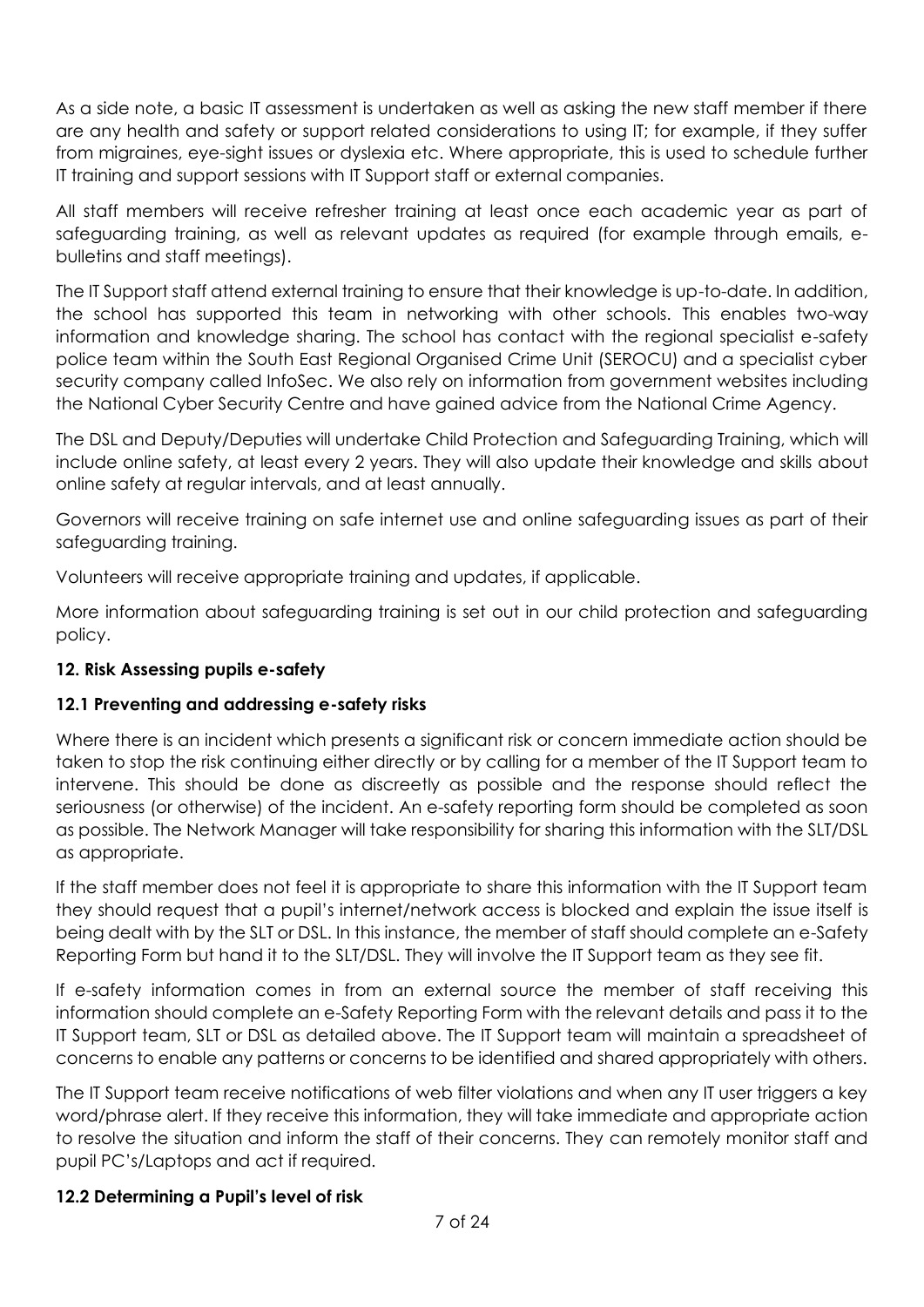There is no definite answer to determining a pupil's level of risk. However, as an indication each pupil is categorised as a high, medium or low risk in relation to e-safety.

**High Risk** is usually an indication that a pupil has repeatedly attempted to access content identified by the security systems (or staff) as adult/mature content, potentially liable or security risk categories. It can also be attributed to pupils who repeatedly attempt to get around security measures to either access information they shouldn't or cause harm to the systems or others.

**Medium Risk** is usually an indication that a pupil has repeatedly attempted to access content of concern (not in the above categories) or has behaved in a way that has attempted to disrupt learning or use of IT. For example, repeatedly attempting to use 'hacking' software or access social media sites or anonymous search engines.

**Low Risk** is usually an indication that there are little or no concerns in relation the pupil.

Risks can relate to any e-safety related incident whether it occurred inside or outside of the school.

A pupil's risk assessment in relation to e-safety is reviewed and updated whenever necessary to ensure its accuracy. The Network Manager responsible for ensuring that this aspect of the pupil's risk assessment is kept up-to-date and accurate. (S)he is responsible for alerting the SLT, DSL and other staff of any significant changes and where appropriate gaining permission to add such information to the risk assessment.

# **12.3 Implications of each pupil's risk level**

Depending on the determined risk level of an individual the following procedures will be put in place:

**High Risk** pupils have their browsing history and document folders checked once a week and all websites are checked where there is a concern.

**Medium Risk** pupils have their browsing history and document folders checked every 5 weeks; three weeks browsing history is checked out of every 5-week cycle.

**Low Risk** pupils have their browsing history and document folders checked every 8 weeks; three weeks browsing history is checked out of every 5-week cycle.

In addition, key word / phrase checking software results are reviewed once a week for all Pupils irrespective of risk level. This monitors for phrases associated with suicide, radicalisation, drugs, bullying and other categories of concern.

#### **13. Monitoring arrangements**

There are many ways in which we monitor and evaluate the effectiveness of our e-safety systems including:

- keeping records of risk level of individuals through the pupil's risk assessment
- Keeping records of all e-safety reports to establish if the number of reports has gone down, stayed the same or risen.
- Keeping records of all e-safety information in order to establish any patterns of concerning behaviour.
- Keeping records of all staff, pupil and other user web history, keyword history and document searches.
- Reviewing a weekly whole site web activity report. This enables us to identify any significant concerns. For example, it shows the top websites visited and blocked by user and volume, browse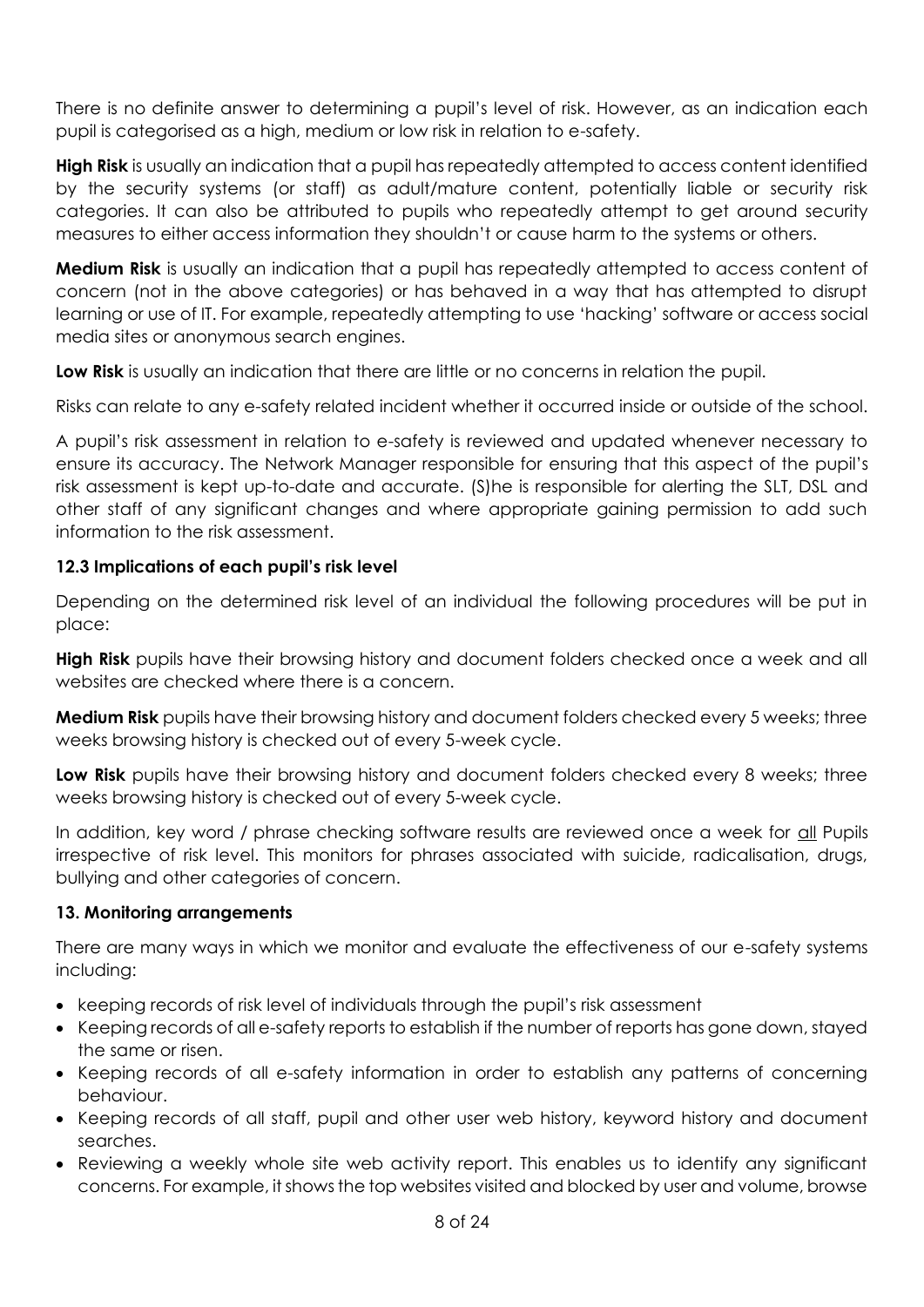time, most blocked users etc. Whilst not necessarily useful in itself, it can lead us to investigate any concerns about the system in general and individually identified users.

• Reviewing a weekly whole site cyber threat assessment report. This enables us to quickly see any causes for concern in terms of the security of our network including servers and PC's.

It is very difficult to extract statistical data for the purposes of evaluating the effectiveness of our esafety systems over time. There is too much contextual information required to make such a determination for it to be accurate. For example, a pupil may have a lower number of incidents due to an internet ban. However, our monitoring and evaluation procedures do enable us to identify and act upon incidents and patterns of concerning behaviour.

The SLT/DSL log behaviour and safeguarding issues related to online safety including (where appropriate) actions taken.

This policy will be reviewed bi-annually by the Network Administrator. At every review, the policy will be shared with the governing board.

### **14. Links with other policies**

This online safety policy is linked to our:

IT Business Continuity Plan

Cyber Attack and Data Breach Policy

Safeguarding and Child Protection Policy

Behaviour Policy

Staff Disciplinary Procedures

Data Protection Policy and Privacy Notices

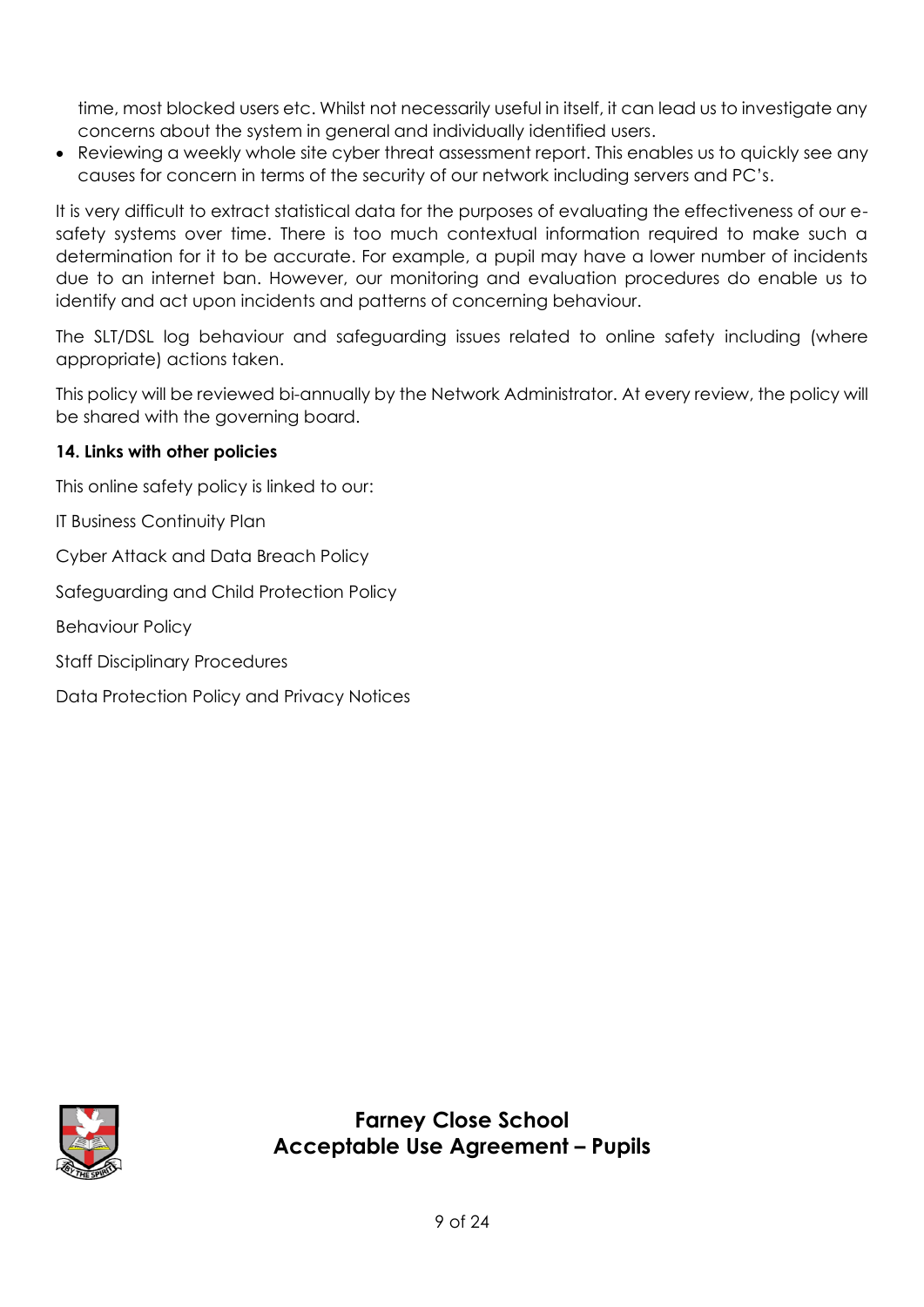# **When using the school's ICT systems and accessing the internet, I will not:**

- Use them for a non-educational purpose
- Use them without a responsible adult being present or without a member of staff's permission
- Access or attempt to access, create or share any inappropriate or illegal content. This includes downloading or accessing anything that is copyright protected
- Access social networking sites (unless my teacher has expressly allowed this as part of a learning activity or permission has been given from a member of staff)
- Use chat rooms or social messaging systems
- Open any attachments or follow any links in emails, without first checking with a member of staff
- Use any inappropriate language when communicating online, including in emails
- Share my password with others or log in to the school's network using someone else's details
- Use a password that is used outside of school or elsewhere
- Give my personal information (including my name, address or telephone number) to anyone without the permission of my teacher or parent/carer
- Arrange to meet anyone offline without first consulting my parent/carer, or without adult supervision
- Do anything to try and get around the school's IT security systems including web filters
- Install or attempt to install any software without prior consent from the Principal and/or IT Support

If I bring a personal mobile phone(s) or other personal electronic device(s) into school:

- I will hand all devices in when on on-site, on school activities or when requested by a member of staff
- I will not use them at any time without first getting permission from a member of staff
- I will use them responsibly, and will not access or attempt to access any inappropriate websites or other inappropriate material or use inappropriate language when communicating online
- If the principal or safeguarding person are concerned about anything stored on a personal device(s), they have the right to tell my parents/carers, police, social services and/or delete any content they feel is inappropriate

I agree that the school will monitor the websites I visit and what I am doing whilst using the school's ICT systems and internet including internet usage on my own devices when connected to the school systems.

I will immediately let a teacher or other member of staff know if I find any material which might upset, distress or harm me or others. I will always use the school's ICT systems and internet responsibly.

| <b>Pupil Name</b>                                                                                                                                                                                                                                                                                                                                                                               |  | Date: |  |  |  |
|-------------------------------------------------------------------------------------------------------------------------------------------------------------------------------------------------------------------------------------------------------------------------------------------------------------------------------------------------------------------------------------------------|--|-------|--|--|--|
| Signed (Pupil):                                                                                                                                                                                                                                                                                                                                                                                 |  |       |  |  |  |
| <b>Parent/carer agreement:</b> I agree that my child can use the school's ICT systems and internet when<br>appropriately supervised by a member of school staff or responsible adult. I agree to the conditions<br>set out above for pupils using the school's ICT systems and internet, and for using personal electronic<br>devices in school, and will make sure my child understands these. |  |       |  |  |  |
| Signed (Parent/Carer):                                                                                                                                                                                                                                                                                                                                                                          |  | Date: |  |  |  |
|                                                                                                                                                                                                                                                                                                                                                                                                 |  |       |  |  |  |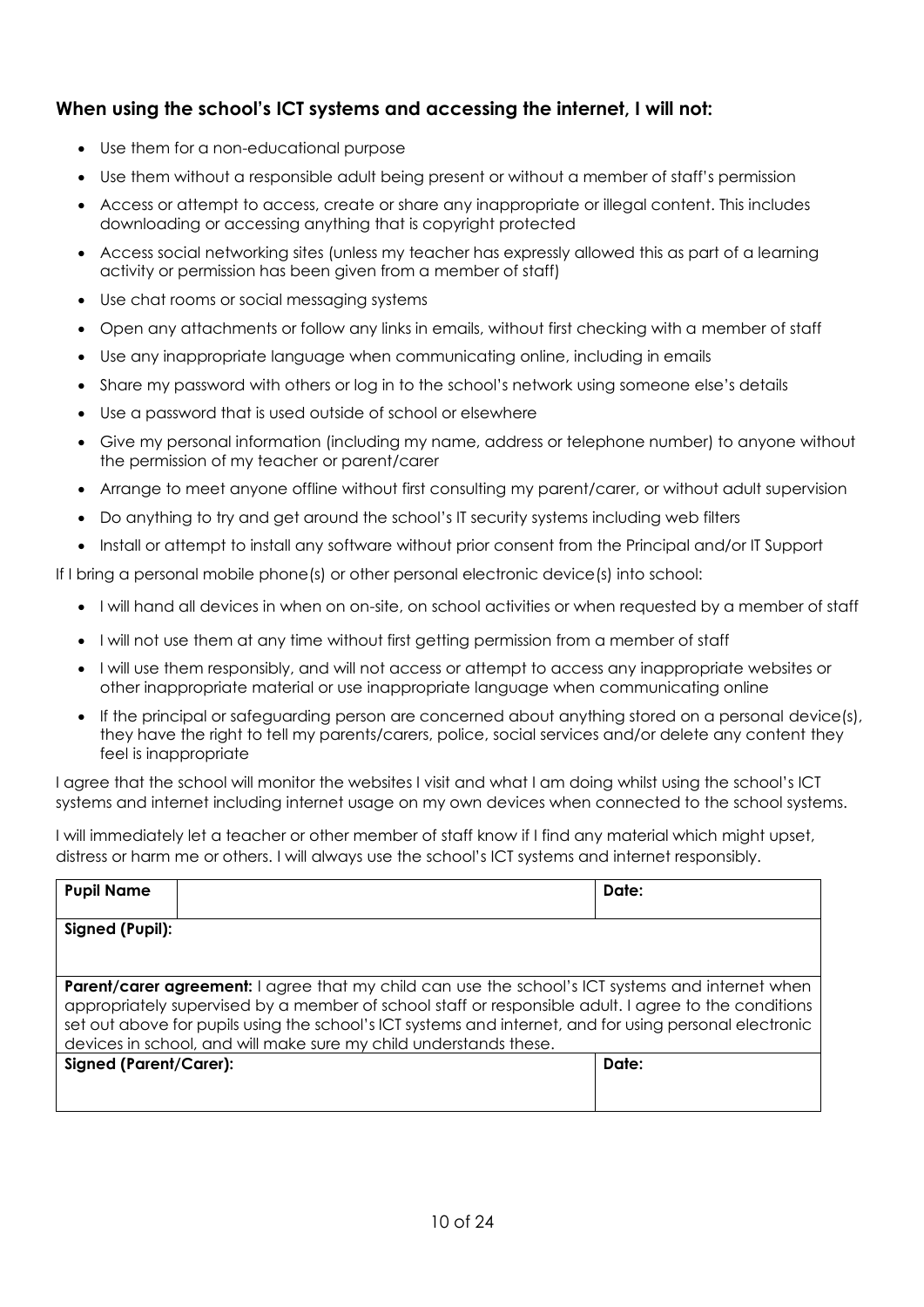

# **Farney Close School Acceptable Use Agreement – Staff, Governors, Volunteers & Visitors**

# **When using the school's ICT systems and accessing the internet in school, or outside school on a work device, I will not:**

- Access or attempt to access, create or share any inappropriate or illegal content including but not limited to material of a violent, criminal or pornographic nature. This includes downloading or accessing anything that is copyright protected
- Access social networking sites, chat rooms or social messaging systems except when permitted to do so by the principal
- Use them in any way which could harm the school's reputation
- Open any attachments in emails, or follow any links in emails if I have concerns about their legitimacy and safety
- Use any inappropriate language when communicating online, including in emails or other messaging services
- Share my password with others or log in to the school's network using someone else's details
- Use a password that is used outside of school or elsewhere
- Do anything to try and get around the school's IT security systems including web filters
- Install or attempt to install any software without prior consent from the Principal and/or the IT Support team

#### **When using the school's internet connection on personal devices:**

- I will not disclose the wireless access password to any other person including colleagues
- I will always keep my personal devices in a secure place and must not allow anyone else to use or access my personal devices
- I will not use personal devices whilst working with, responsible for or in the vicinity of pupils with the exception of a sleeping in duty so long as the pupils are asleep. If I need to maintain essential/emergency contact via a mobile phone whilst at work, I must first seek permission from the Principal, Head of Education or Care Manager.

#### **All applicable terms and conditions detailed anywhere within this policy also apply when using personal devices**

I will only use the school's ICT systems and access the internet in school, or outside school on a work device, for educational purposes or for the purpose of fulfilling the duties of my role.

I agree that the school will monitor the websites I visit and what I am doing whilst using the school's ICT systems and internet including internet usage on my own devices when connected to the school systems.

I will take all reasonable steps to ensure that work devices are secure and password-protected when using them outside school, and keep all data securely stored in accordance with this policy and the school's data protection policy.

I will let the designated safeguarding lead (DSL) and ICT manager know if a pupil informs me they have found any material which might upset, distress or harm them or others, and will also do so if I encounter any such material. I will always use the school's ICT systems and internet responsibly and ensure that pupils in my care do so too.

#### **By signing below, I agree to abide by the terms and conditions set out in this policy. Failure to do so may result in my personal device access being withdrawn and/or disciplinary/other action being taken against me in line with school policies.**

| Name                                                   | Date: |
|--------------------------------------------------------|-------|
| Signed (Staff Member, Governor, Volunteer or Visitor): |       |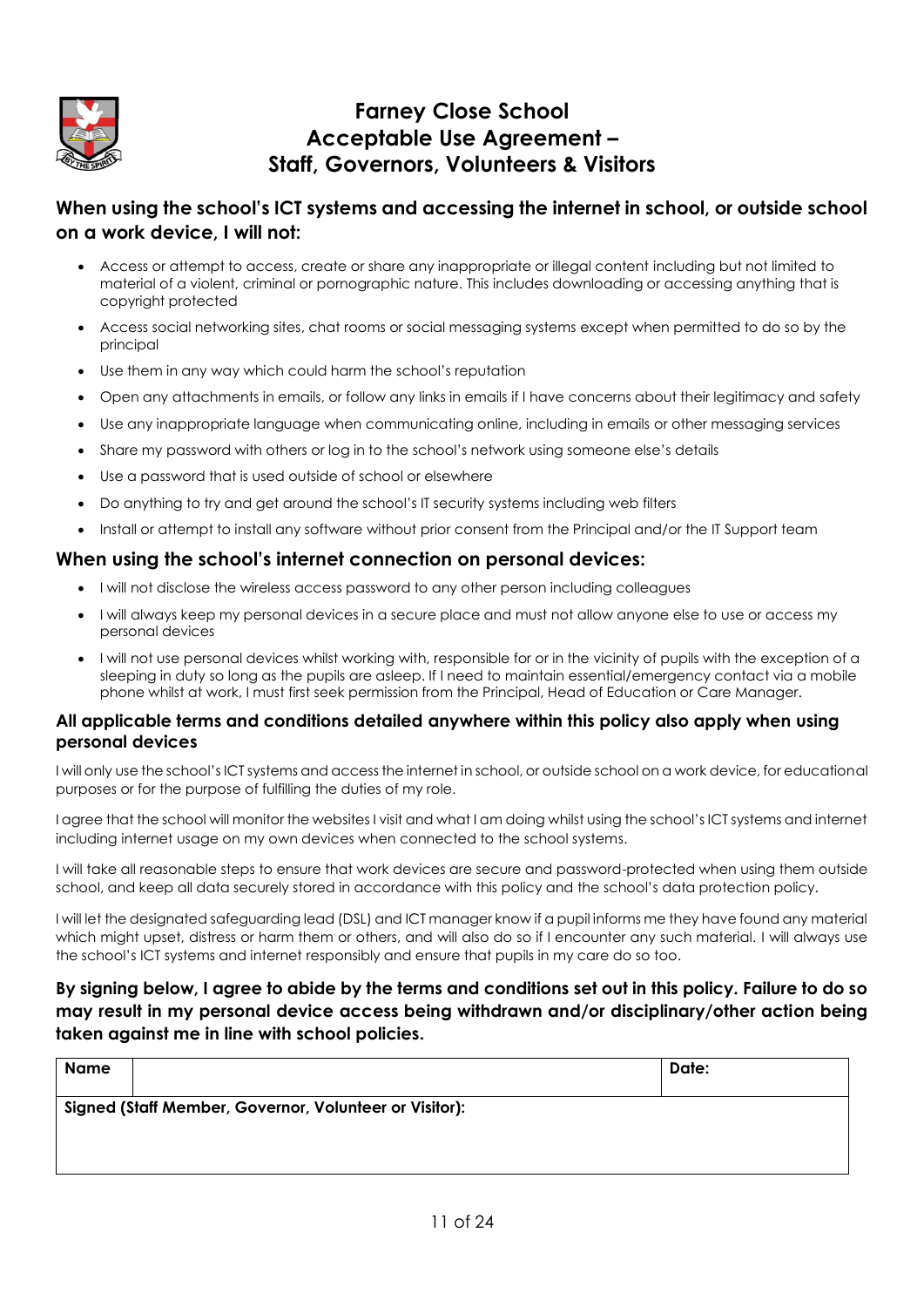



# **E Safety Pupil Incident Log**

| Incident<br>Number | <b>Date</b> | <b>Name</b> | Reported<br>by (Initials) | Reported<br>to (Initials) | Checked by<br>Governor<br>(Initials) |
|--------------------|-------------|-------------|---------------------------|---------------------------|--------------------------------------|
|                    |             |             |                           |                           |                                      |
|                    |             |             |                           |                           |                                      |
|                    |             |             |                           |                           |                                      |
|                    |             |             |                           |                           |                                      |
|                    |             |             |                           |                           |                                      |
|                    |             |             |                           |                           |                                      |
|                    |             |             |                           |                           |                                      |
|                    |             |             |                           |                           |                                      |
|                    |             |             |                           |                           |                                      |
|                    |             |             |                           |                           |                                      |
|                    |             |             |                           |                           |                                      |
|                    |             |             |                           |                           |                                      |
|                    |             |             |                           |                           |                                      |
|                    |             |             |                           |                           |                                      |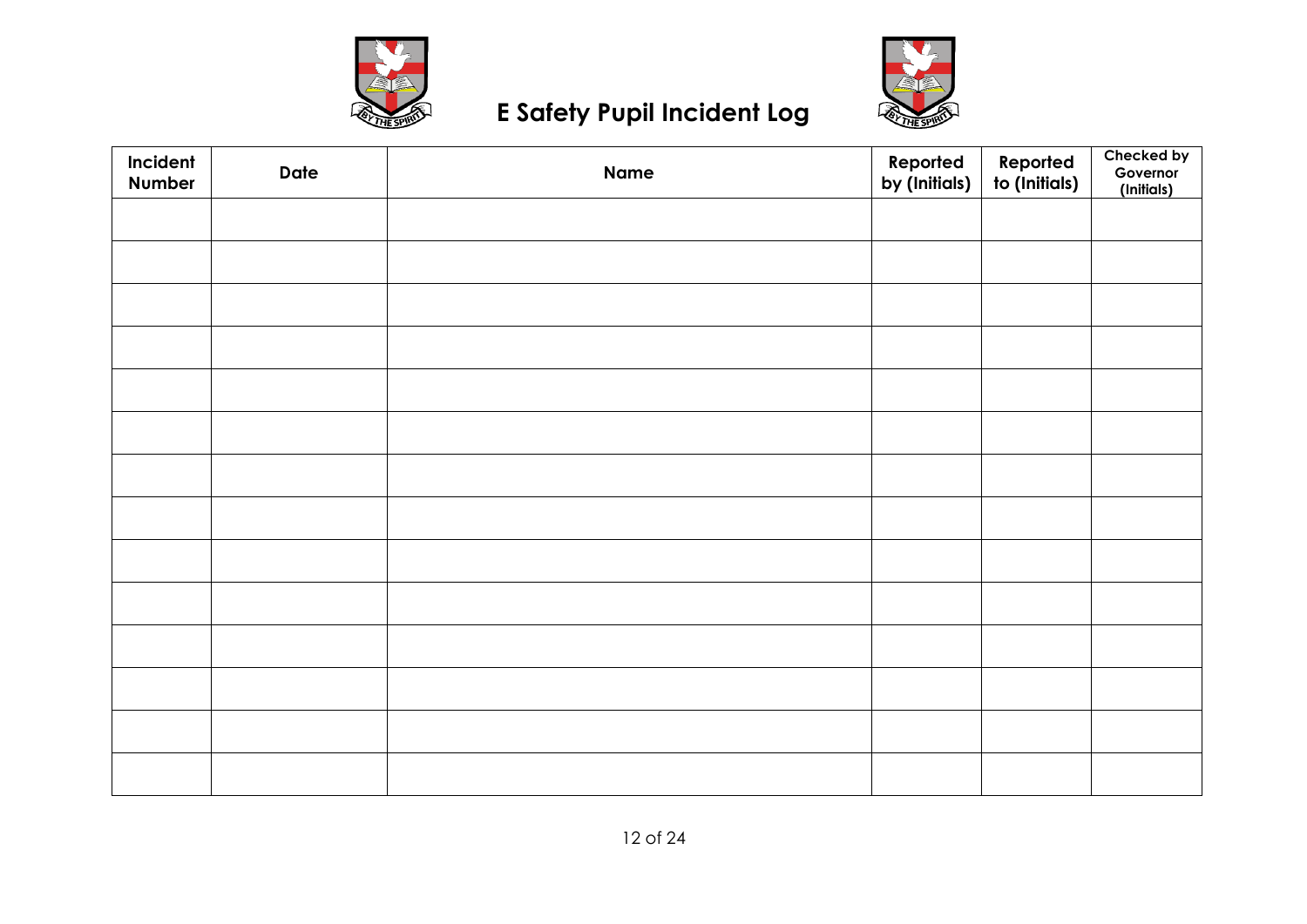



# **E Safety Staff Incident Log**

| Incident<br>Number | <b>Date</b> | <b>Name</b> | Reported<br>by (Initials) | Reported<br>to (Initials) | Checked by<br>Governor<br>(Initials) |
|--------------------|-------------|-------------|---------------------------|---------------------------|--------------------------------------|
|                    |             |             |                           |                           |                                      |
|                    |             |             |                           |                           |                                      |
|                    |             |             |                           |                           |                                      |
|                    |             |             |                           |                           |                                      |
|                    |             |             |                           |                           |                                      |
|                    |             |             |                           |                           |                                      |
|                    |             |             |                           |                           |                                      |
|                    |             |             |                           |                           |                                      |
|                    |             |             |                           |                           |                                      |
|                    |             |             |                           |                           |                                      |
|                    |             |             |                           |                           |                                      |
|                    |             |             |                           |                           |                                      |
|                    |             |             |                           |                           |                                      |
|                    |             |             |                           |                           |                                      |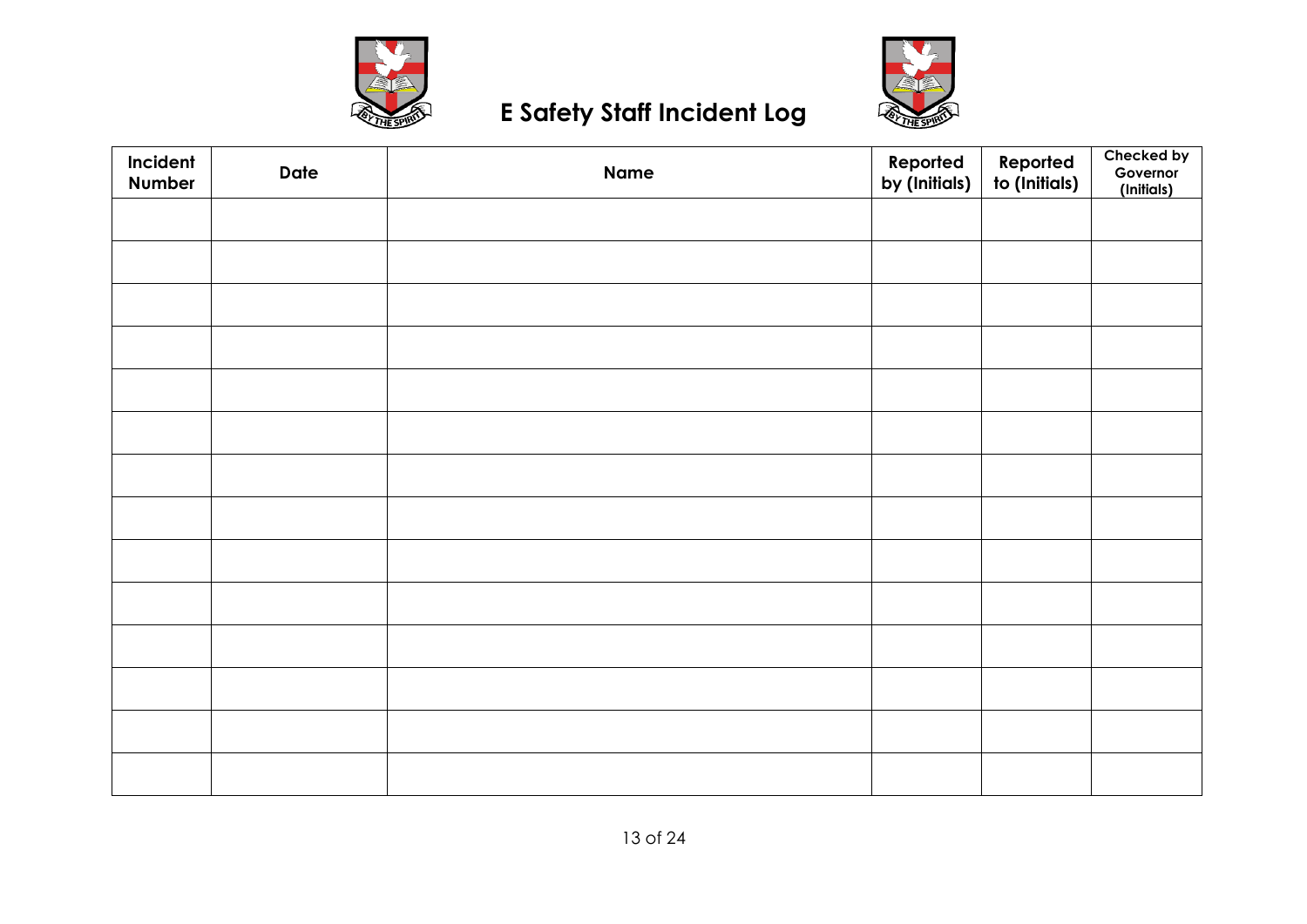

# **Farney Close School E-Safety Reporting Template**

| Incident<br>Number | Name of Person(s) Involved | Incident<br>Date | Incident<br><b>Time</b> | Location | Incident<br><b>Report By</b> | Incident<br><b>Reported To</b> |
|--------------------|----------------------------|------------------|-------------------------|----------|------------------------------|--------------------------------|
|                    |                            |                  |                         |          |                              |                                |

| <b>What Happened?</b>                 |  |  |  |  |
|---------------------------------------|--|--|--|--|
|                                       |  |  |  |  |
|                                       |  |  |  |  |
|                                       |  |  |  |  |
|                                       |  |  |  |  |
|                                       |  |  |  |  |
|                                       |  |  |  |  |
|                                       |  |  |  |  |
|                                       |  |  |  |  |
| <b>What Action Was Taken? By Who?</b> |  |  |  |  |
|                                       |  |  |  |  |
|                                       |  |  |  |  |
|                                       |  |  |  |  |
|                                       |  |  |  |  |
|                                       |  |  |  |  |

| <b>Staff Name</b> | <b>Manager Name</b>      |  |
|-------------------|--------------------------|--|
| Signature         | <b>Manager Signature</b> |  |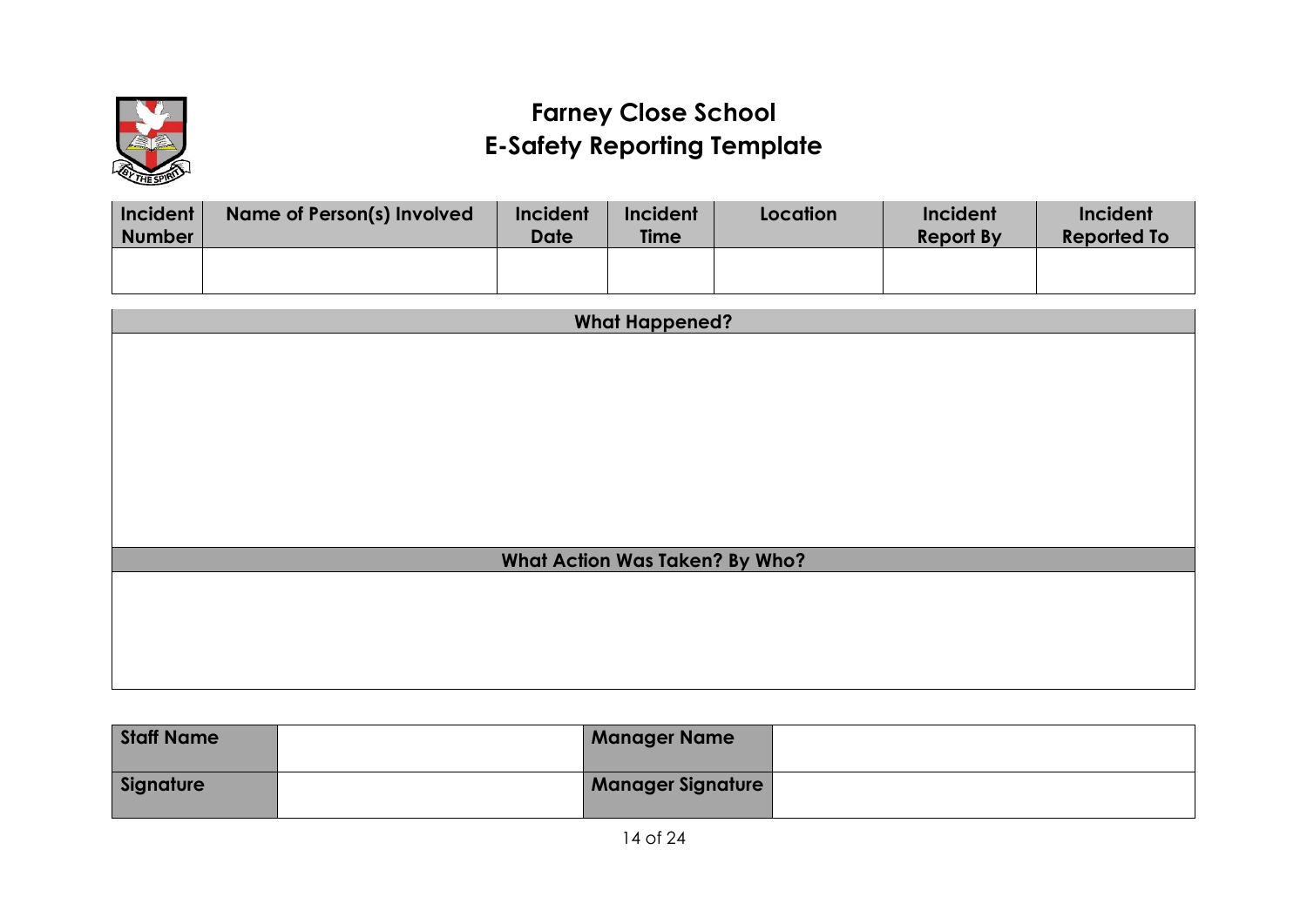

# **Farney Close School Loan Equipment Agreement - Staff**

ICT Equipment is loaned to you by Farney Close School (hereafter known as the school) on a temporary basis in order to help with the preparation of your teaching and learning resources, meet your professional responsibilities and to help with access to online resources when inside the school or at home.

1. The loan agreement exists between the school and the named person who has signed this loan agreement.

2. ICT equipment will be loaned to the named person for an agreed period of time during their employment and must be returned if the employment ceases, or at any time if requested by the ICT tech team for the purposes of maintenance (point 8 below) or by any member of the SLT.

3. All loaned equipment and associated peripherals remain the property of the school.

4. All loaned equipment will come with any required software pre-installed. If you have any technical issues with the equipment, this should be reported to the ICT tech team at the earliest opportunity. An ICT technician must carry out all software installations.

5. At no point must you attempt to make any changes or repairs to the loan equipment hardware. Any hardware repairs or upgrades must be done by the ICT tech team.

6. The computer and the connectivity equipment must not be used for any illegal and/or anti-social purpose and must be used in accordance with the Staff Acceptable Use Agreement and e-safety policy.

7.All activity on loan equipment, both online and offline, may be monitored by the school wherever this activity takes place. You will responsible for any activity on loan equipment and should a breach of the Staff Acceptable Use Agreement be discovered action will be taken in accordance with school policies.

8. There may be occasions when we need you to return the computer to school for upgrades and maintenance. Please note that because of these upgrades, it may be necessary to completely remove all information contained on the computer. Farney Close cannot be held responsible for the loss or damage of any data on the computer during this process. It is your responsibility to ensure that you have backed up any data you wish to keep and to return the equipment to school when requested.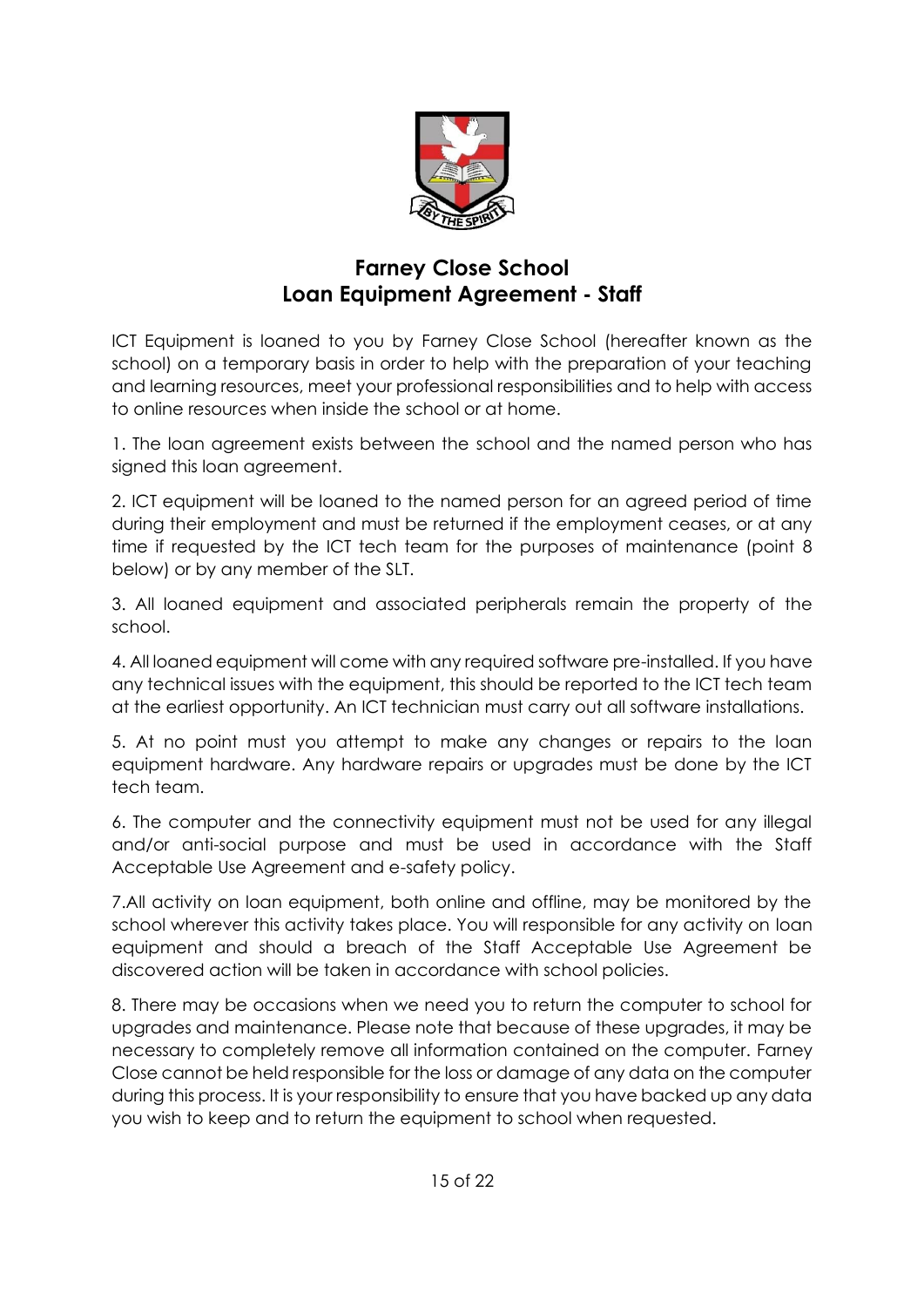9. Personal data should not be stored on any school owned equipment.

10. If any equipment is stolen you must immediately report it to the police and get a crime reference number, and immediately report this to SLT and the ICT tech team.

11. In the event of any equipment being stolen or accidentally damaged, we will do our best to repair or replace it. Please note that it is not always possible to repair or replace equipment immediately.

# **Responsibilities you have to care for loaned equipment:**

12. You have a responsibility to take reasonable care to ensure the safety and security of the loan equipment and any data stored, accessible via or accessed on it.

13. You have a responsibility to use the loan equipment in accordance with school policies and agreements relating (but not limited) to e-safety, data protection, health and safety and acceptable use.

13. You must not remove any labels that are attached to the equipment, including but not limited to, asset labels and PAT testing labels.

14. Reasonable health and safety precautions should be taken when using ICT Equipment. The school is not responsible for any damage to person or property resulting from the misuse of equipment.

# **This agreement applies to any equipment loaned to staff including (but not limited to) the following:**

| <b>Brand</b> |  | Equipment Type & $\vert$ Name / Serial No. | <b>Date</b><br><b>Issued</b> | <b>Duration</b> | Return<br><b>Date</b> |
|--------------|--|--------------------------------------------|------------------------------|-----------------|-----------------------|
|              |  |                                            |                              |                 |                       |
|              |  |                                            |                              |                 |                       |
|              |  |                                            |                              |                 |                       |

Please sign below to acknowledge you have read (or had explained) and understand the terms and conditions in the loan agreement and agree to abide by them.

| <b>Staff Name</b> | <b>Manager</b> |  |
|-------------------|----------------|--|
|                   | <b>Name</b>    |  |
| Signature         | <b>Manager</b> |  |
|                   | Signature      |  |
| <b>Date</b>       | <b>Date</b>    |  |
|                   |                |  |

Farney Close Loan Equipment Agreement - Staff. 4th January 2019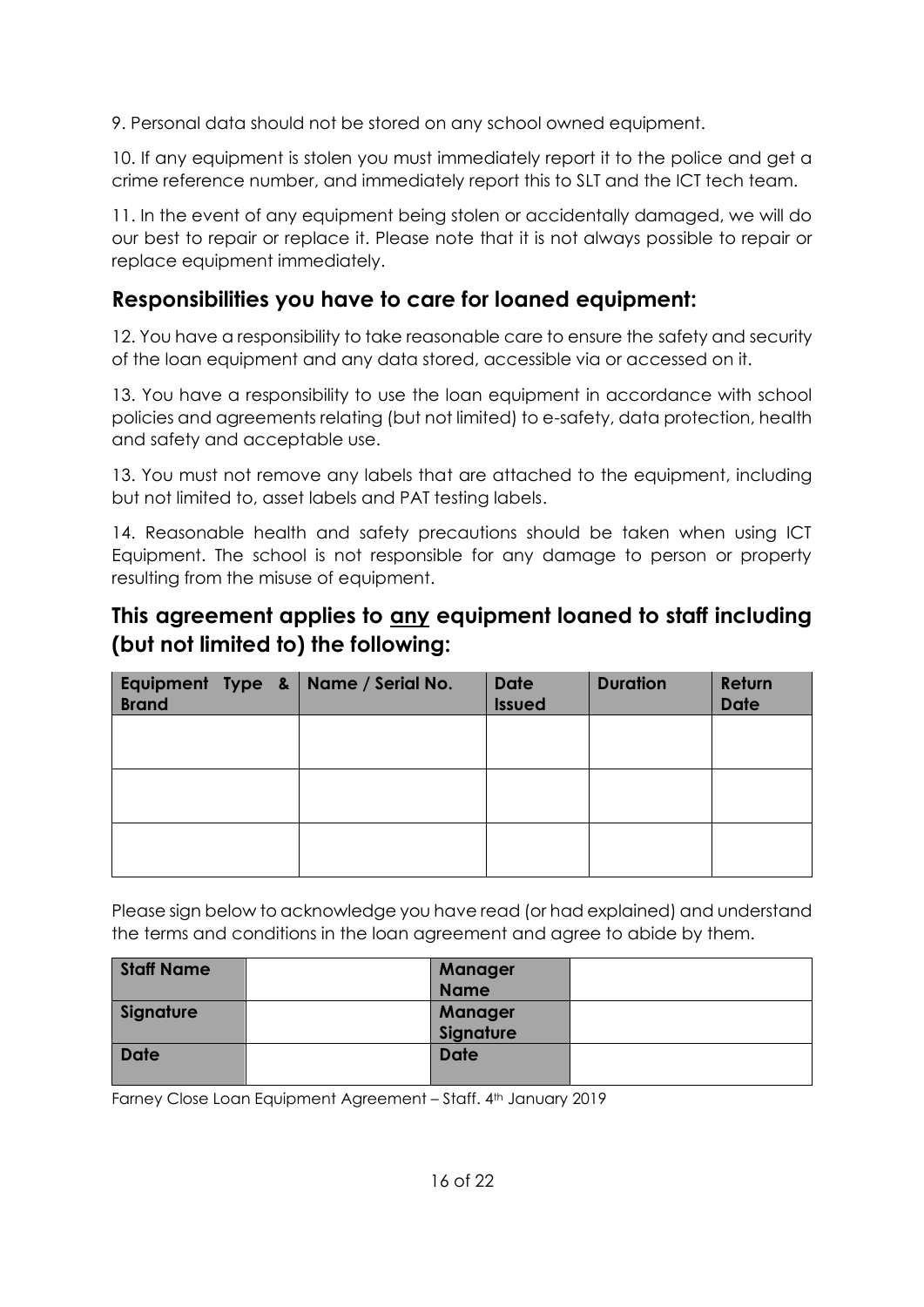

# **Farney Close School Loan Equipment Agreement - Pupils**

Farney Close School (hereafter known as the school) may provide you with a laptop or other equipment on a temporary basis. This is to support you with your learning and to enable you to access online resources when inside the school or at home.

1. This loan agreement exists between the school and the named pupil who has signed this loan agreement.

2. ICT equipment will be loaned to the named pupil for an agreed period of time and must be returned at the end of your education at the school, or at any time if requested by the ICT tech team for the purposes of maintenance (point 9 below) or by any member of the SLT.

3. If the laptop has been purchased for the named pupil then, when a pupil ends their education at the school, the ICT tech team will (upon request) restore the laptop to its original settings so that it can be used without restriction.

4. Unless you have been told that the laptop (or other equipment) you are using has been provided by anyone other than the school (e.g. by your local authority) then the equipment and associated peripherals remain the property of the school. You must still agree to the conditions of this agreement and the Pupil Acceptable Usage Agreement when using any equipment.

5. All loaned equipment will come with any required software pre-installed. If you have any technical issues with the equipment, this should be reported to the ICT tech team at the earliest opportunity. An ICT technician must carry out all software installations.

6. At no point must you attempt to make any changes or repairs to the loan equipment hardware. Any hardware repairs or upgrades must be done by the ICT tech team.

7. The computer and the connectivity equipment must not be used for any illegal and/or anti-social purpose and must be used in accordance with the Pupil Acceptable Use Agreement.

8.All activity on loan equipment, both online and offline, may be monitored by the school wherever this activity takes place. You will responsible for any activity on loan equipment and should a breach of the Pupil Acceptable Use Agreement be discovered action will be taken in accordance with school policies.

9. There may be occasions when we need you to return the computer to school for upgrades and maintenance. Please note that because of these upgrades, it may be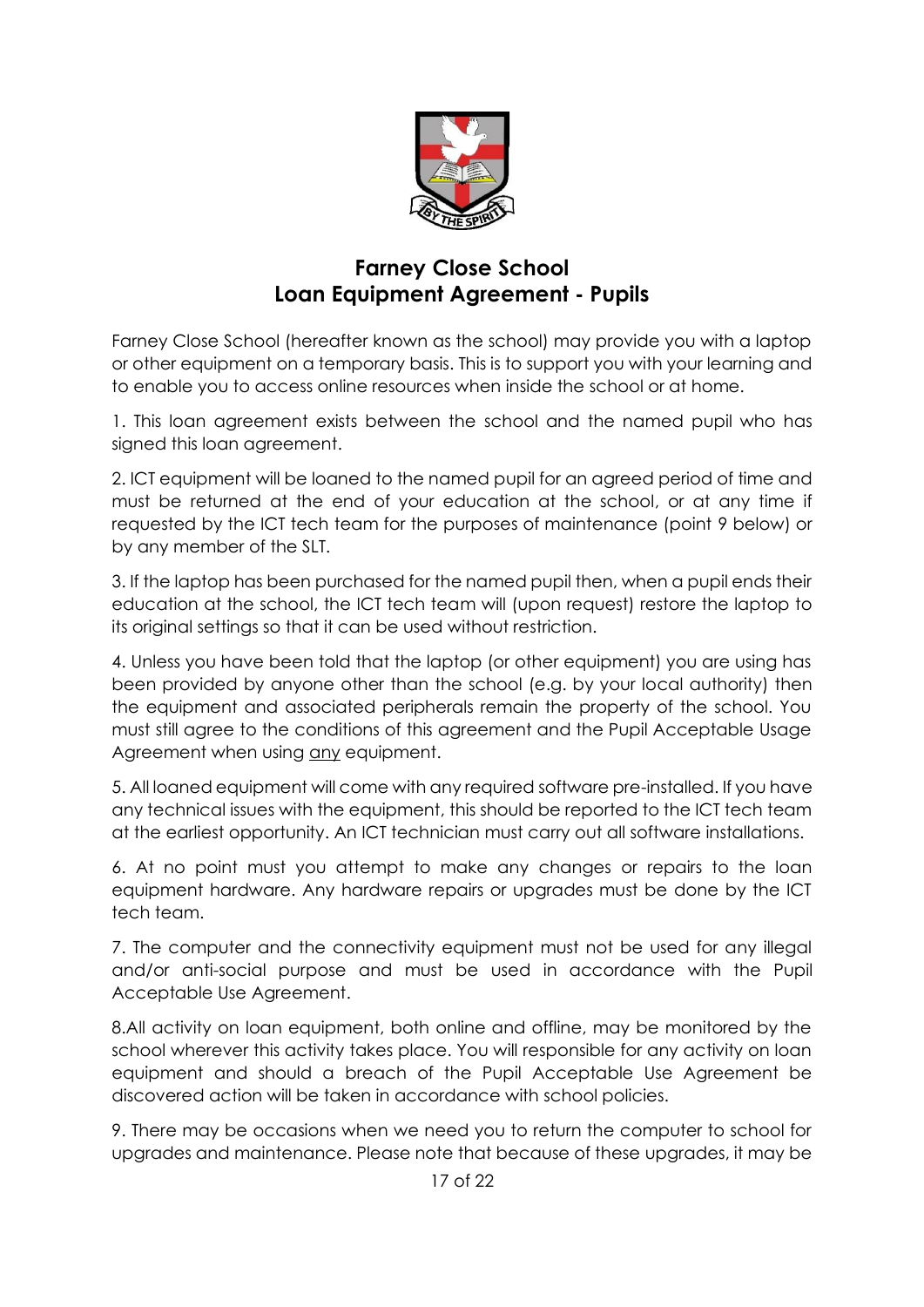necessary to completely remove all information contained on the computer. Farney Close cannot be held responsible for the loss or damage of any data on the computer during this process. It is your responsibility to ensure that you have backed up any data you wish to keep and to return the equipment to school when requested.

10. Personal data should not be stored on any school owned equipment.

11. If any equipment is stolen you must immediately report it to the police and get a crime reference number, and immediately report this to SLT and the ICT tech team.

12. In the event of any equipment being stolen or accidentally damaged, we will do our best to repair or replace it. Please note that it is not always possible to repair or replace equipment immediately.

# **Responsibilities you have to care for loaned equipment:**

13. You have a responsibility to take reasonable care to ensure the safety and security of the loan equipment and any data stored, accessible via or accessed on it.

14. You have a responsibility to use the loan equipment in accordance with school policies and agreements relating (but not limited) to e-safety, data protection, health and safety and acceptable use.

15. You must not remove any labels that are attached to the equipment, including but not limited to, asset labels and PAT testing labels.

16. Reasonable health and safety precautions should be taken when using ICT Equipment. The school is not responsible for any damage to person or property resulting from the misuse of equipment.

# **This agreement applies to any equipment loaned to pupils including (but not limited to) the following:**

| <b>Brand</b> |  | Equipment Type &   Name / Serial No. | <b>Date</b><br><b>Issued</b> | <b>Duration</b> | Return<br><b>Date</b> |
|--------------|--|--------------------------------------|------------------------------|-----------------|-----------------------|
|              |  |                                      |                              |                 |                       |
|              |  |                                      |                              |                 |                       |

Please sign below to acknowledge you have read (or had explained) and understand the terms and conditions in the loan agreement and agree to abide by them.

| <b>Pupil Name</b> | <b>Manager Name</b>         |  |
|-------------------|-----------------------------|--|
| Signature         | <b>Manager</b><br>Signature |  |
| <b>Date</b>       | <b>Date</b>                 |  |

Farney Close Loan Equipment Agreement – Pupil. Updated 15<sup>th</sup> October 2020.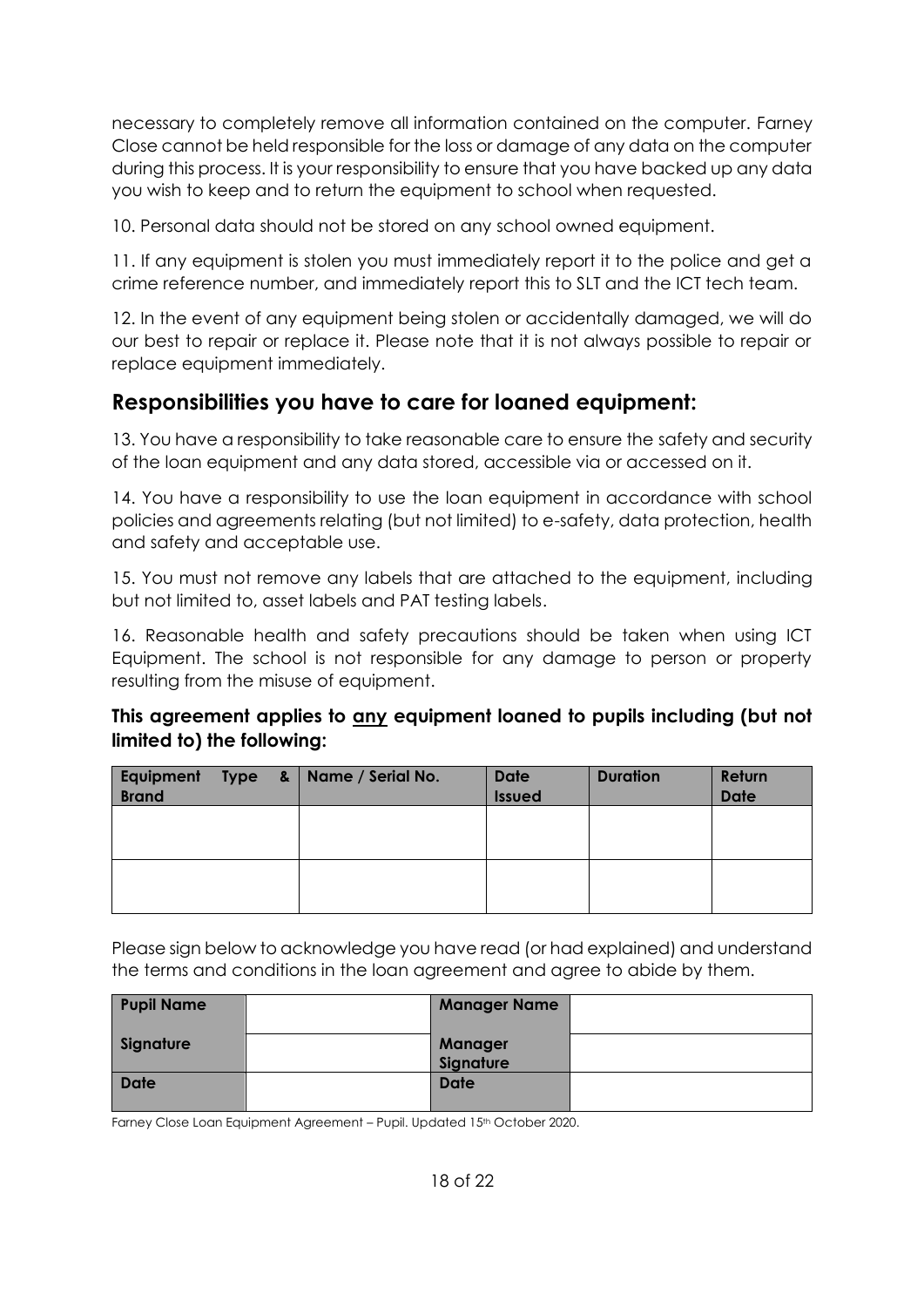

# **Farney Close School Web Filtering Arrangements**

We currently use a Fortigate Web Filter / Firewall to protect our network and users. This document details the categories of web filtering and whether they are monitored or blocked for users by default. We also have the ability to allow or block individual websites as deemed appropriate by the SLT.

| Category / Description        | Pupil in Hours | Pupil out of<br>Hours | Staff          | <b>BYOD</b>    |
|-------------------------------|----------------|-----------------------|----------------|----------------|
| <b>Adult / Mature Content</b> |                |                       |                |                |
| Abortion                      | $\pmb{x}$      | $\pmb{x}$             | $\pmb{\times}$ | $\pmb{x}$      |
| <b>Advocacy Organizations</b> | $\pmb{\times}$ | $\pmb{\times}$        | ×              | $\pmb{x}$      |
| Alcohol                       | $\pmb{\times}$ | $\pmb{\times}$        | $\pmb{\times}$ | $\pmb{\times}$ |
| Alternative Beliefs           | $\pmb{\times}$ | $\pmb{\times}$        | $\pmb{\times}$ | $\pmb{\times}$ |
| Dating                        | $\pmb{\times}$ | $\pmb{x}$             | $\pmb{\times}$ | $\pmb{\times}$ |
| Gambling                      | $\pmb{\times}$ | $\pmb{x}$             | $\pmb{\times}$ | $\pmb{\times}$ |
| Lingerie and Swimsuit         | $\pmb{\times}$ | $\pmb{\times}$        | $\pmb{\times}$ | $\pmb{\times}$ |
| Marijuana                     | $\pmb{\times}$ | $\pmb{\times}$        | $\pmb{\times}$ | $\pmb{\times}$ |
| Nudity and Risque             | $\pmb{\times}$ | ×                     | $\pmb{\times}$ | $\pmb{\times}$ |
| <b>Other Adult Materials</b>  | $\pmb{\times}$ | $\pmb{x}$             | $\pmb{\times}$ | $\pmb{\times}$ |
| Pornography                   | $\pmb{\times}$ | $\pmb{\times}$        | $\pmb{\times}$ | $\pmb{\times}$ |
| Sex Education                 | $\pmb{\times}$ | ×                     | ✔              | ✓              |
| Sports Hunting and War        | $\pmb{\times}$ | ×                     | ×              | ×              |
| Games<br>Tobacco              | $\pmb{x}$      | $\pmb{x}$             | $\pmb{\times}$ | $\pmb{x}$      |
| <b>Weapons (Sales)</b>        | ×              | $\pmb{\times}$        | ×              | $\pmb{x}$      |
| <b>Potentially Liable</b>     |                |                       |                |                |
| Child Abuse                   | $\pmb{x}$      | $\pmb{x}$             | $\pmb{\times}$ | $\pmb{\times}$ |
| Discrimination                | $\pmb{x}$      | $\pmb{x}$             | $\pmb{\times}$ | $\pmb{\times}$ |
| Drug Abuse                    | $\pmb{\times}$ | $\pmb{\times}$        | $\pmb{\times}$ | $\pmb{\times}$ |
| <b>Explicit Violence</b>      | $\pmb{\times}$ | $\pmb{x}$             | $\pmb{\times}$ | $\pmb{x}$      |
| <b>Extremist Groups</b>       | $\pmb{\times}$ | $\pmb{x}$             | $\pmb{\times}$ | $\pmb{x}$      |
| Hacking                       | $\pmb{\times}$ | $\pmb{\times}$        | $\pmb{\times}$ | $\pmb{\times}$ |
| Illegal or Unethical          | $\pmb{\times}$ | $\pmb{x}$             | $\pmb{\times}$ | $\pmb{\times}$ |
| Plagiarism                    | $\pmb{\times}$ | $\pmb{\times}$        | $\pmb{\times}$ | $\pmb{\times}$ |
| Proxy Avoidance               | $\pmb{\times}$ | $\pmb{x}$             | $\pmb{\times}$ | $\pmb{x}$      |

# **Websites**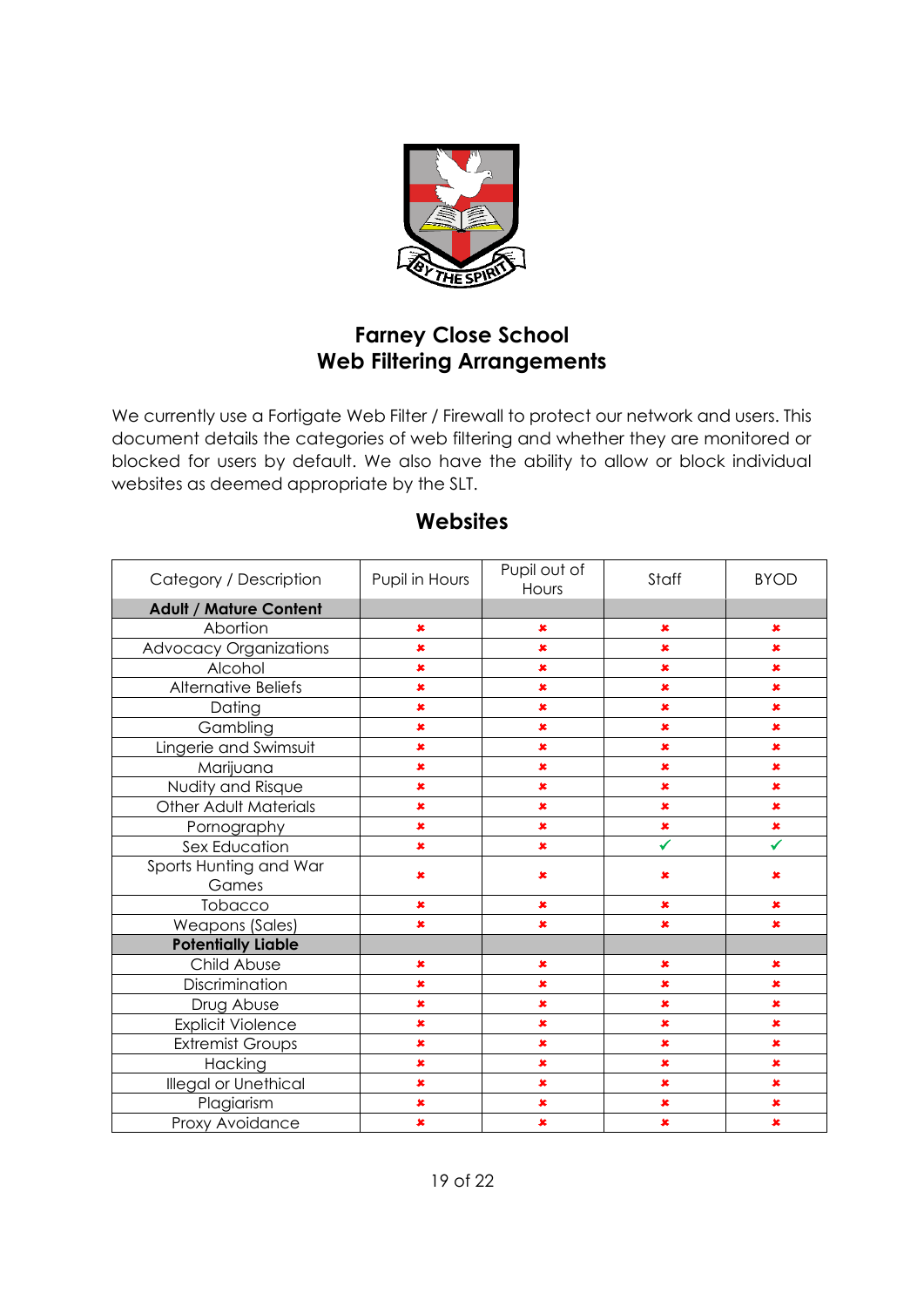| Category / Description                 | Pupil in Hours | Pupil out of<br>Hours | Staff          | <b>BYOD</b>    |
|----------------------------------------|----------------|-----------------------|----------------|----------------|
| <b>Security Risk</b>                   |                |                       |                |                |
| Dynamic DNS                            | ×              | ×                     | ×              | ×              |
| <b>Malicious Websites</b>              | $\pmb{\times}$ | $\pmb{\times}$        | $\pmb{\times}$ | $\pmb{\times}$ |
| Newly Observed Domain                  | ×              | ×                     | ×              | ×              |
| Newly Registered Domain                | ×              | ×                     | $\pmb{\times}$ | $\pmb{\times}$ |
| Phishing                               | $\pmb{\times}$ | $\pmb{\times}$        | $\pmb{\times}$ | $\pmb{\times}$ |
| Spam URLs                              | $\pmb{\times}$ | ×                     | $\pmb{\times}$ | $\pmb{\times}$ |
| <b>General Interest -</b>              |                |                       |                |                |
| <b>Business</b>                        |                |                       |                |                |
| <b>Armed Forces</b>                    | ✔              | ×                     | ✔              | ✔              |
| <b>Business</b>                        | ✔              | ×                     |                |                |
| <b>Charitable Organizations</b>        | ✔              | ×                     |                |                |
| Finance and Banking                    | ✔              | $\pmb{\times}$        |                |                |
| <b>General Organizations</b>           |                | ×                     |                |                |
| Government and Legal                   |                |                       |                |                |
| Organizations                          | ✔              | ×                     | ✓              |                |
| Information Technology                 |                | ×                     |                |                |
| Information and                        |                |                       |                |                |
| Computer Security                      | ×              | ×                     |                |                |
| Online Meeting                         | ×              | ×                     |                |                |
| Remote Access                          | ×              | ×                     |                |                |
| Search Engines and                     |                |                       |                |                |
| Portals                                | ✓              | ×                     |                |                |
| Secure Websites                        | ✔              | ×                     | ✓              |                |
| <b>Web Analytics</b>                   | ✔              | $\pmb{\times}$        | ✓              |                |
| Web Hosting                            |                | $\pmb{\times}$        |                |                |
| <b>Web-based Applications</b>          |                | $\pmb{\times}$        |                |                |
| <b>General Interest -</b>              |                |                       |                |                |
| Personal                               |                |                       |                |                |
| Advertising                            | ✔              | ×                     | ✔              | ✔              |
| Arts and Culture                       |                | $\pmb{\times}$        |                |                |
| Auction                                | ×              | ×                     |                |                |
| <b>Brokerage and Trading</b>           | ×              | ×                     |                |                |
| Child Education                        |                | ×                     | ✔              |                |
| <b>Content Servers</b>                 |                | $\pmb{\times}$        |                |                |
| <b>Digital Postcards</b>               | ×              | ×                     | ✓              | ✔              |
| Domain Parking                         | ✔              | $\pmb{\times}$        | $\checkmark$   | ✓              |
| Dynamic Content                        | ×              | $\pmb{\times}$        | $\checkmark$   | ✓              |
| Education                              | ✓              | $\pmb{\times}$        |                |                |
| Entertainment                          |                | $\pmb{\times}$        |                |                |
| Folklore                               |                | $\pmb{\times}$        |                |                |
| Games                                  | ×              | $\pmb{\times}$        |                |                |
| Global Religion                        |                | ×                     |                |                |
| <b>Health and Wellness</b>             | ✔              | ×                     |                |                |
| Instant Messaging                      | ×              | ×                     | ×              | ×              |
| Job Search                             | ✔              | ×                     | $\checkmark$   | $\checkmark$   |
|                                        | $\pmb{\times}$ | $\pmb{\times}$        | $\pmb{\times}$ | ×              |
| <b>Meaningless Content</b><br>Medicine | ✓              | $\pmb{\times}$        | $\checkmark$   | ✓              |
|                                        | ✓              | $\pmb{\times}$        | $\checkmark$   | $\checkmark$   |
| News and Media                         |                |                       |                |                |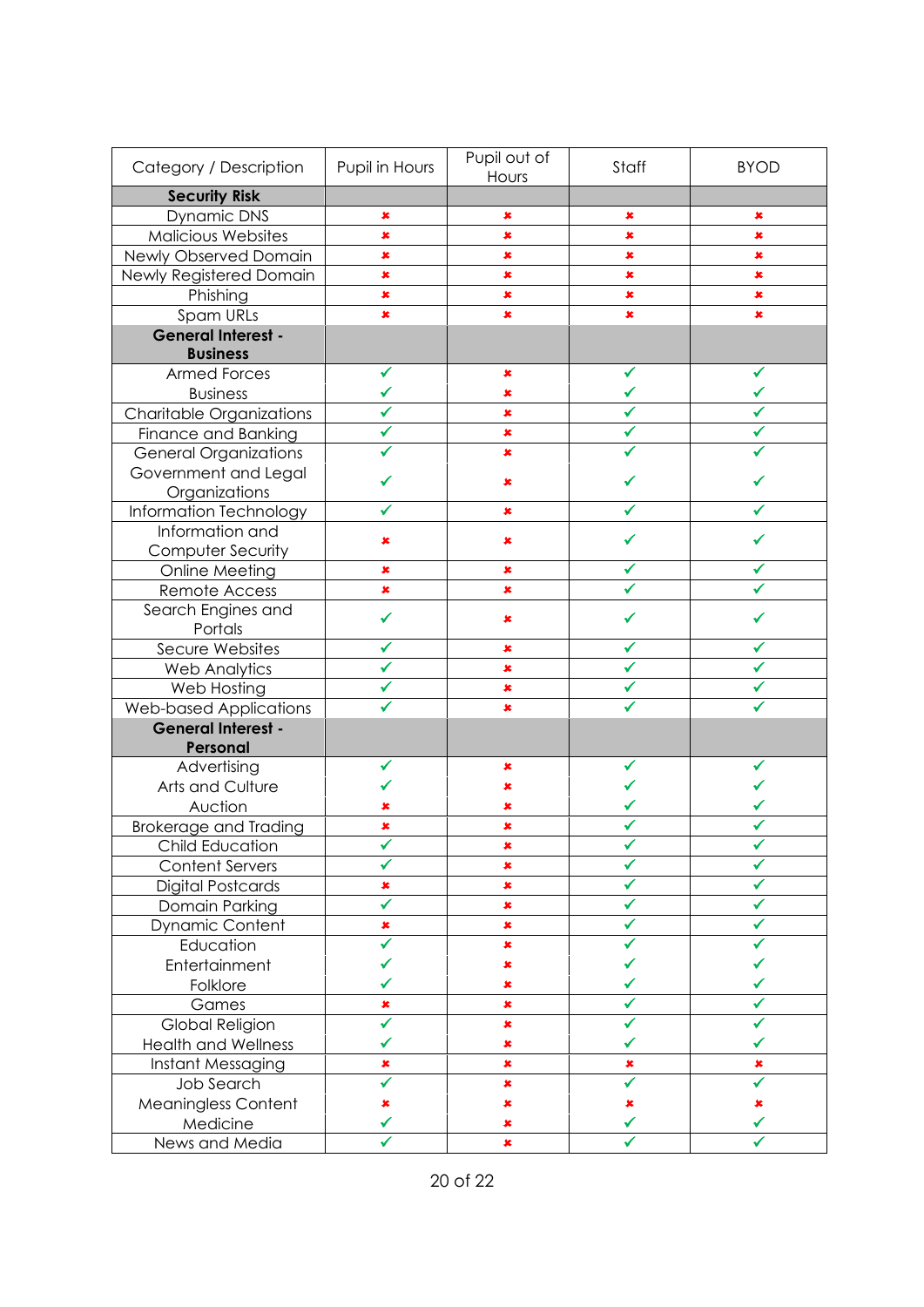| Newsgroups and<br>Message Boards                                                          | ×              | ×                                  |                |                |
|-------------------------------------------------------------------------------------------|----------------|------------------------------------|----------------|----------------|
| Category / Description                                                                    | Pupil in Hours | Pupil out of<br>Hours              | Staff          | <b>BYOD</b>    |
| Personal Privacy                                                                          | $\pmb{x}$      | ×                                  | $\pmb{x}$      | $\pmb{x}$      |
| <b>Personal Vehicles</b>                                                                  | ✔              | $\pmb{\times}$                     | ✓              | ✓              |
| Personal Websites and<br>Blogs                                                            | ×              | ×                                  |                |                |
| <b>Political Organizations</b>                                                            | ✓              | $\mathbf x$                        | ✓              |                |
| <b>Real Estate</b>                                                                        | ✔              | $\pmb{\times}$                     | ✓              |                |
| Reference                                                                                 | ✔              | $\pmb{\times}$                     | ✓              |                |
| Restaurant and Dining                                                                     |                | $\pmb{\times}$                     |                |                |
| Shopping                                                                                  | ×              | $\pmb{x}$                          |                |                |
| Social Networking                                                                         | $\pmb{\times}$ | $\pmb{x}$                          | $\pmb{\times}$ |                |
| Society and Lifestyles                                                                    | ×              | $\pmb{\times}$                     | ✔              |                |
| Sports                                                                                    | ✔              | $\pmb{\times}$                     |                |                |
| Travel                                                                                    | ✓              | $\pmb{\times}$                     | ✓              | ✓              |
| Web Chat                                                                                  | $\pmb{\times}$ | $\pmb{\times}$                     | $\pmb{\times}$ | $\pmb{\times}$ |
| Web-based Email                                                                           | $\pmb{\times}$ | $\pmb{\times}$                     | ✓              | ✔              |
| <b>Bandwidth Consuming</b>                                                                |                |                                    |                |                |
| File Sharing and Storage                                                                  | $\pmb{\times}$ | $\pmb{x}$                          |                |                |
| Freeware and Software<br>Downloads                                                        | ×              | ×                                  |                | ×              |
| Internet Radio and TV                                                                     | ✓              | $\pmb{x}$                          | ✓              | ✓              |
| Internet Telephony                                                                        | $\pmb{x}$      | $\pmb{x}$                          | $\pmb{\times}$ | ×              |
| Peer-to-peer File Sharing                                                                 | $\pmb{x}$      | $\pmb{x}$                          | $\pmb{\times}$ | ×              |
| Streaming Media and<br>Download except<br>YouTube<br>$\triangle$ We have a new Mentennial | $\pmb{x}$      | ×<br>to Malacharta and Disalca al- |                |                |

**▼ Websites are Monitored ★ Websites are Blocked** 

Fortinet's descriptions of each web filtering category can be found at:

https://fortiguard.com/webfilter/categories